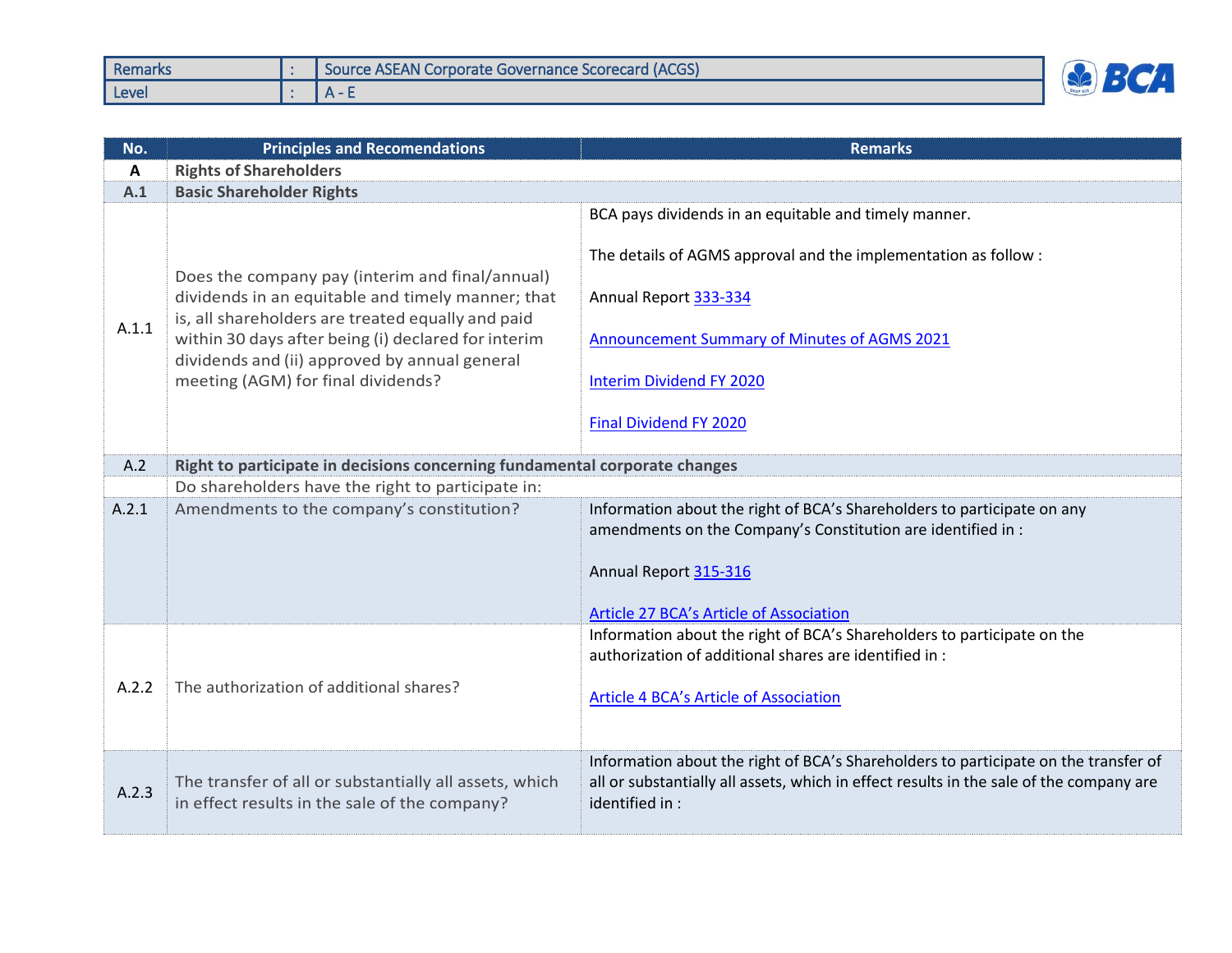| Remarks | Source ASEAN Corporate Governance Scorecard (ACGS) |  |
|---------|----------------------------------------------------|--|
| Level   | $\mathbf{v}$                                       |  |

|       |                                                                                                                                                                                                                                                   | Annual Report 315-316                                                                                                                                                                                                                                                                                                                             |
|-------|---------------------------------------------------------------------------------------------------------------------------------------------------------------------------------------------------------------------------------------------------|---------------------------------------------------------------------------------------------------------------------------------------------------------------------------------------------------------------------------------------------------------------------------------------------------------------------------------------------------|
|       |                                                                                                                                                                                                                                                   | Article 29 BCA's Article of Association                                                                                                                                                                                                                                                                                                           |
| A.3   |                                                                                                                                                                                                                                                   |                                                                                                                                                                                                                                                                                                                                                   |
| A.3.1 | Do shareholders have the opportunity, evidenced by<br>an agenda item, to approve remuneration (fees,<br>allowances, benefit-in-kind and other emoluments)<br>or any increases in remuneration for the non-<br>executive directors/ commissioners? | Information about the right of BCA's shareholders have the opportunity, evidenced<br>by an agenda item, to approve remuneration or any increases in remuneration for<br>the non-executive directors/commissioners are identified in :<br>Annual Report 324-325<br><b>BCA's Article of Association</b><br>Notice of 2021 AGM<br>Result of 2021 AGM |
| A.3.2 | Does the company provide non-controlling<br>shareholders a right to nominate candidates for<br>board of directors/ commissioners?                                                                                                                 | Information about BCA provide non-controlling shareholders a right to nominate<br>candidates for board of directors/commissioners are identified in :<br>Annual Report 315-316<br>Annual Report 338-339<br>Annual Report 350-351<br><b>Article 18 BCA's Article of Association</b>                                                                |
| A.3.3 | Does the company allows shareholders to elect<br>directors/commissioners individually?                                                                                                                                                            | Annual Report 315-316                                                                                                                                                                                                                                                                                                                             |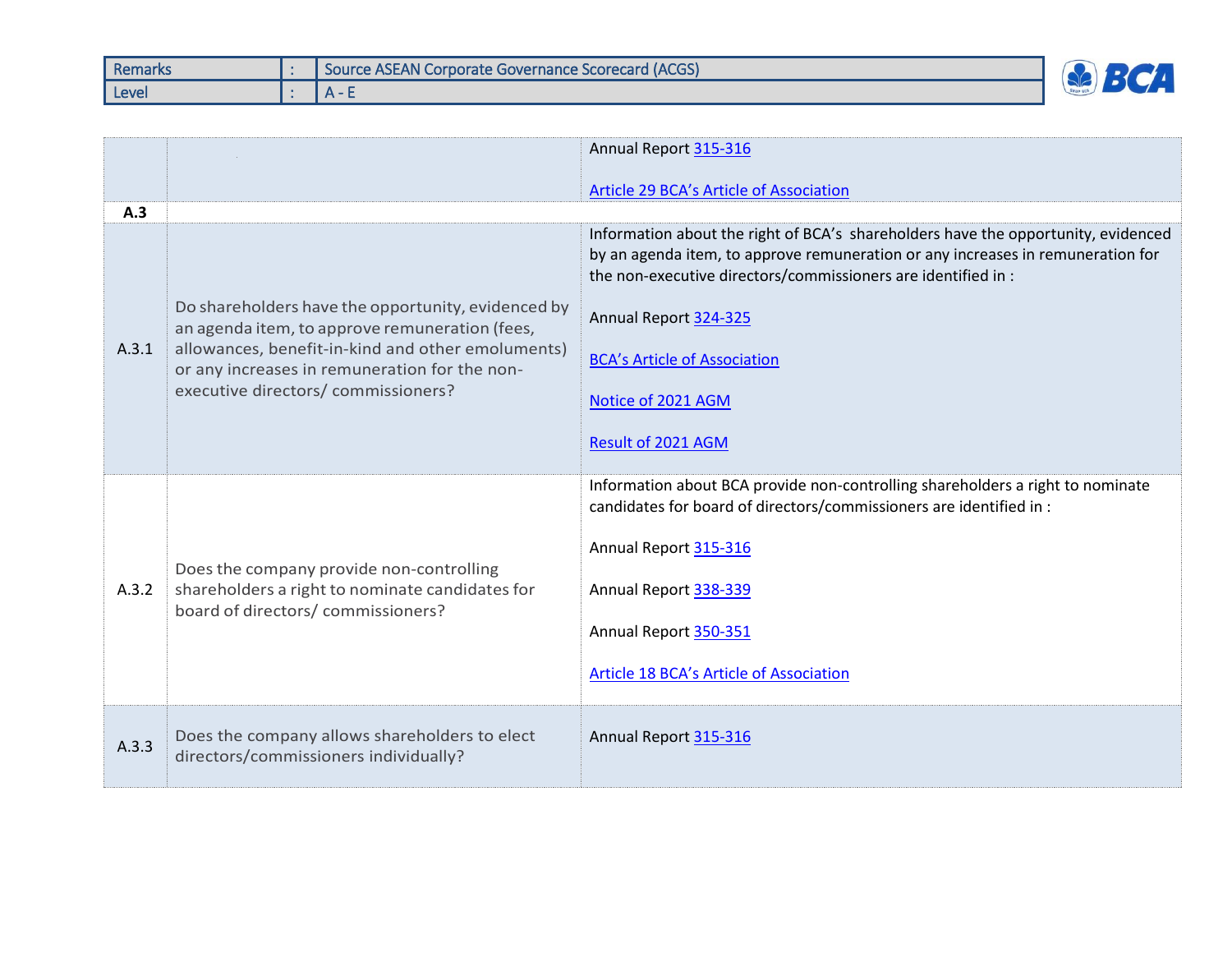| Remarks | <b>I Source ASEAN Corporate Governance Scorecard (ACGS)</b> |  |
|---------|-------------------------------------------------------------|--|
| Level   | $\mathbf{u}$                                                |  |

| A.3.4 | Does the company disclose the voting procedures<br>used before the start of meeting?                                                                                                         | BCA disclose the voting procedures used before the start of meeting as reflected in<br>Annual Report 320-321<br><b>Rules and Procedure AGMS 2021</b>                                                                                                                                                                                                                                                       |
|-------|----------------------------------------------------------------------------------------------------------------------------------------------------------------------------------------------|------------------------------------------------------------------------------------------------------------------------------------------------------------------------------------------------------------------------------------------------------------------------------------------------------------------------------------------------------------------------------------------------------------|
| A.3.5 | Do the minutes of the most recent AGM record that<br>the shareholders were given the opportunity to ask<br>questions and the questions raised by shareholders<br>and answers given recorded? | The minutes of the most recent BCA's AGMS record that the shareholders were<br>given the opportunity to ask questions and the questions raised by shareholders<br>and answers given recorded are identified in :<br>Annual Report 320<br><b>Announcement Summary of Minutes of AGMS 2021</b><br><b>Minutes of AGMS 2021</b><br>Announcement Summary of Minutes of AGMS 2020<br><b>Minutes of AGMS 2020</b> |
| A.3.6 | Does the company disclose the voting results<br>including approving, dissenting, and abstaining<br>votes for all resolutions/each agenda item for the<br>most recent AGM?                    | BCA disclose the voting results including approving, dissenting, and abstaining votes<br>for all resolutions/each agenda item for the most recent AGMS are identified in :<br>Annual Report 322-325<br>Announcement Summary of Minutes of AGMS 2021                                                                                                                                                        |
| A.3.7 | Does the company disclose the list of board<br>members who attended the most recent AGM?                                                                                                     | BCA disclose the list of board members who attended the most recent AGM are<br>identified in :<br>Annual Report 316-317<br><b>Announcement Summary of Minutes of AGMS 2021</b>                                                                                                                                                                                                                             |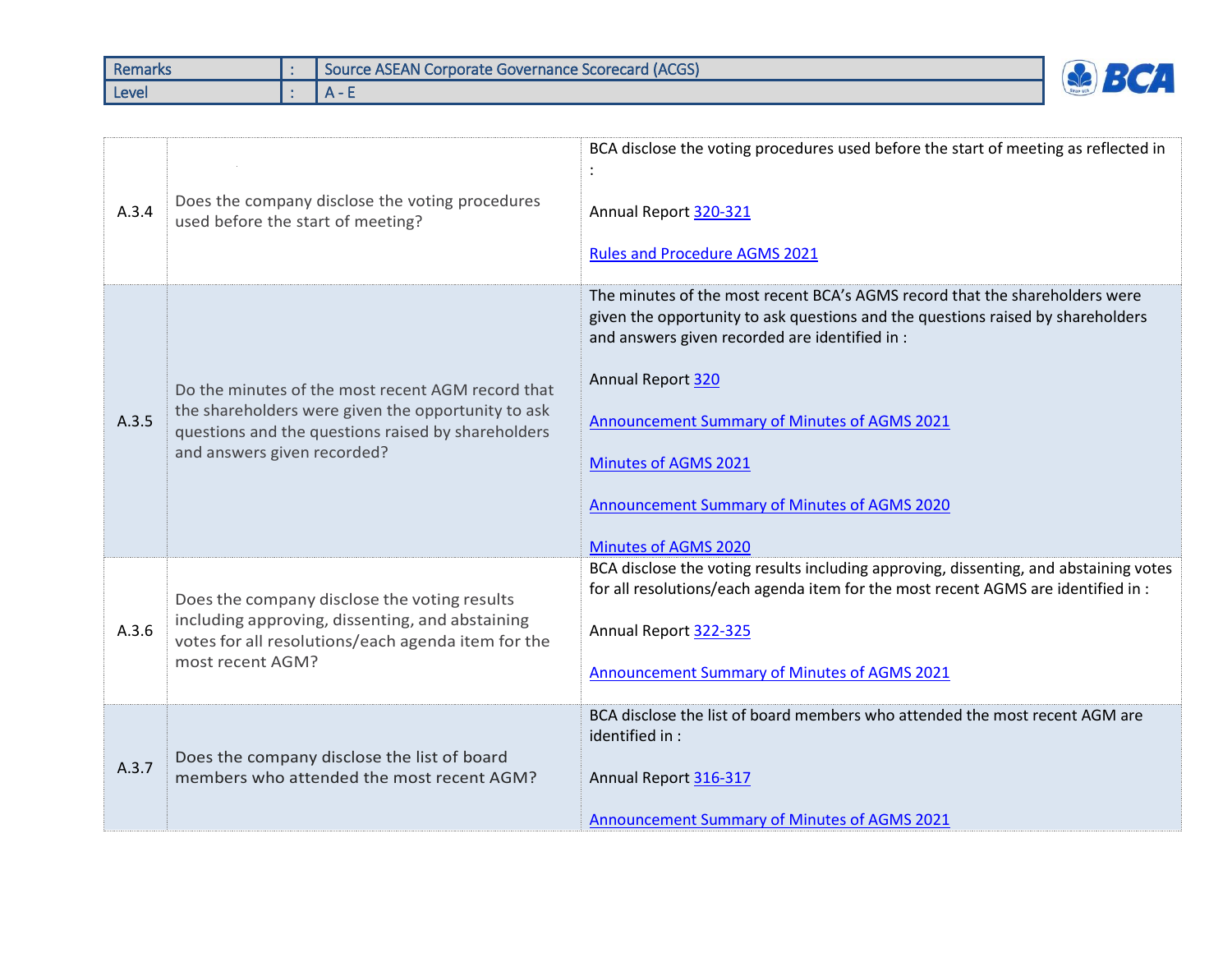| Remarks | Source ASEAN Corporate Governance Scorecard (ACGS) |  |
|---------|----------------------------------------------------|--|
| Level   | $\sim$ $\sim$                                      |  |

|        |                                                                                                                                                    | Attendance List BoD & BoC AGMS 2021                                                                                                                                                                                                                                                                      |
|--------|----------------------------------------------------------------------------------------------------------------------------------------------------|----------------------------------------------------------------------------------------------------------------------------------------------------------------------------------------------------------------------------------------------------------------------------------------------------------|
| A.3.8  | Does the company disclose that all board members<br>and the CEO (if he is not a board member) attended<br>the most recent AGM?                     | BCA disclose that all board members and the CEO attended the most recent AGM<br>are identified in :<br>Annual Report 316-317<br><b>Announcement Summary of Minutes of AGMS 2021</b><br>Attendance List BoD & BoC AGMS 2021                                                                               |
| A.3.9  | Does the company allow voting in absentia?                                                                                                         | BCA allow the shareholders to conduct voting in absentia by providing the proxy,<br>with e-ASY KSEI or fill the proxy form which available in BCA's website since 28 days<br>before the AGMS are identified in :<br>Annual Report 320-321<br>Notice of AGMS 2021<br><b>Rules and Procedure AGMS 2021</b> |
| A.3.10 | Did the company vote by poll (as opposed to by<br>show of hands) for all resolutions at the most recent<br>AGM?                                    | BCA conducted vote by poll for all resolutions at the most recent AGMS are<br>identified in :<br>Annual Report 320-321<br>Announcement Summary of Minutes of AGMS 2021                                                                                                                                   |
| A.3.11 | Does the company disclose that it has appointed an<br>independent party (scrutineers/inspectors) to count<br>and/or validate the votes at the AGM? | BCA disclose that it has appointed an independent party<br>(scrutineers/inspectors) to count and/or validate the votes at the AGMS are<br>identified in :<br>Annual Report 321                                                                                                                           |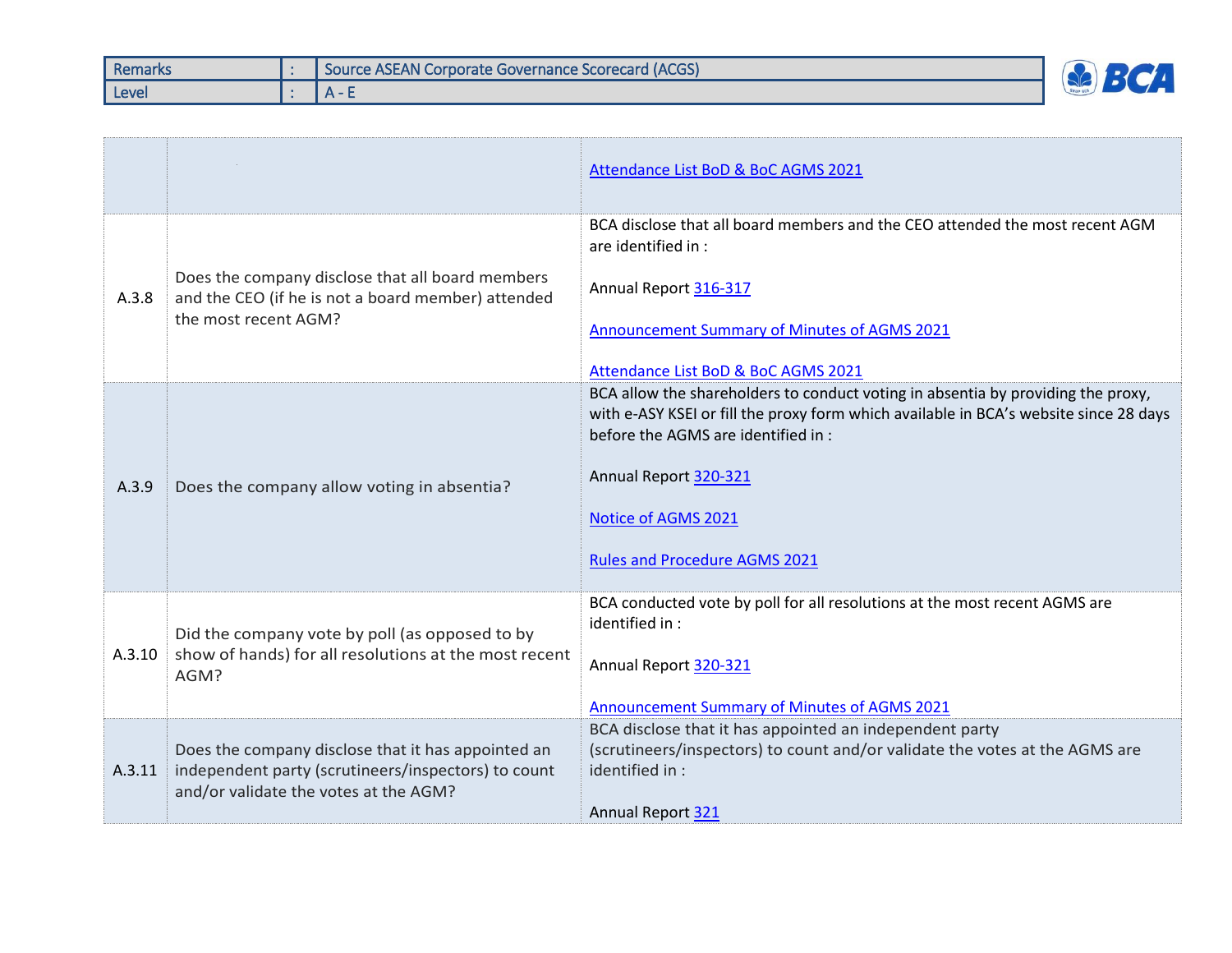| Remarks | Source ASEAN Corporate Governance Scorecard (ACGS) |  |
|---------|----------------------------------------------------|--|
| Level   | $\mathbf{u}$                                       |  |

|        |                                                                                                                                             | Announcement Summary of Minutes of AGMS 2021                                                                                                                  |
|--------|---------------------------------------------------------------------------------------------------------------------------------------------|---------------------------------------------------------------------------------------------------------------------------------------------------------------|
|        |                                                                                                                                             | BCA make publicly available by the next working day the result of the votes taken<br>during the most recent AGM/EGM for all resolutions are identified in :   |
|        | Does the company make publicly available by the<br>next working day the result of the votes taken<br>during the most recent AGM/EGM for all | Announcement Summary of Minutes of AGMS 2021                                                                                                                  |
| A.3.12 |                                                                                                                                             | <b>Resolution of AGMS 2021</b>                                                                                                                                |
|        | resolutions?                                                                                                                                | <b>Announcement Summary of Minutes of EGMS 2020</b>                                                                                                           |
|        |                                                                                                                                             | <b>Resolution of EGMS 2020</b>                                                                                                                                |
|        |                                                                                                                                             | *EGMS held on 30 July 2020, and 31 July 2020 is public holiday (Eid al-Adha)                                                                                  |
| A.3.13 | Does the company provide at least 21 days notice<br>for all AGMs and EGMs?                                                                  | BCA provide at least 21 days notice for all AGMS and EGMS are identified in :                                                                                 |
|        |                                                                                                                                             | Annual Report 318-319                                                                                                                                         |
|        |                                                                                                                                             | Notice of AGMS 2021                                                                                                                                           |
|        |                                                                                                                                             | Notice of EGMS 2020                                                                                                                                           |
| A.3.14 | Does the company provide the rationale and<br>explanation for each agenda item which require                                                | BCA provide the rationale and explanation for each agenda item which require<br>shareholders' approval in the notice of AGM/circulars and/or the accompanying |
|        | shareholders' approval in the notice of<br>AGM/circulars and/or the accompanying                                                            | statement are identified in :                                                                                                                                 |
|        | statement?                                                                                                                                  | Notice of AGMS 2021                                                                                                                                           |
|        |                                                                                                                                             | <b>BCA's Website</b>                                                                                                                                          |
| A.3.15 | Does the company give the opportunity for<br>shareholder to place item/s on the agenda of AGM?                                              | BCA give the opportunity for shareholder to place item/s on the agenda of AGMS<br>are identified in :                                                         |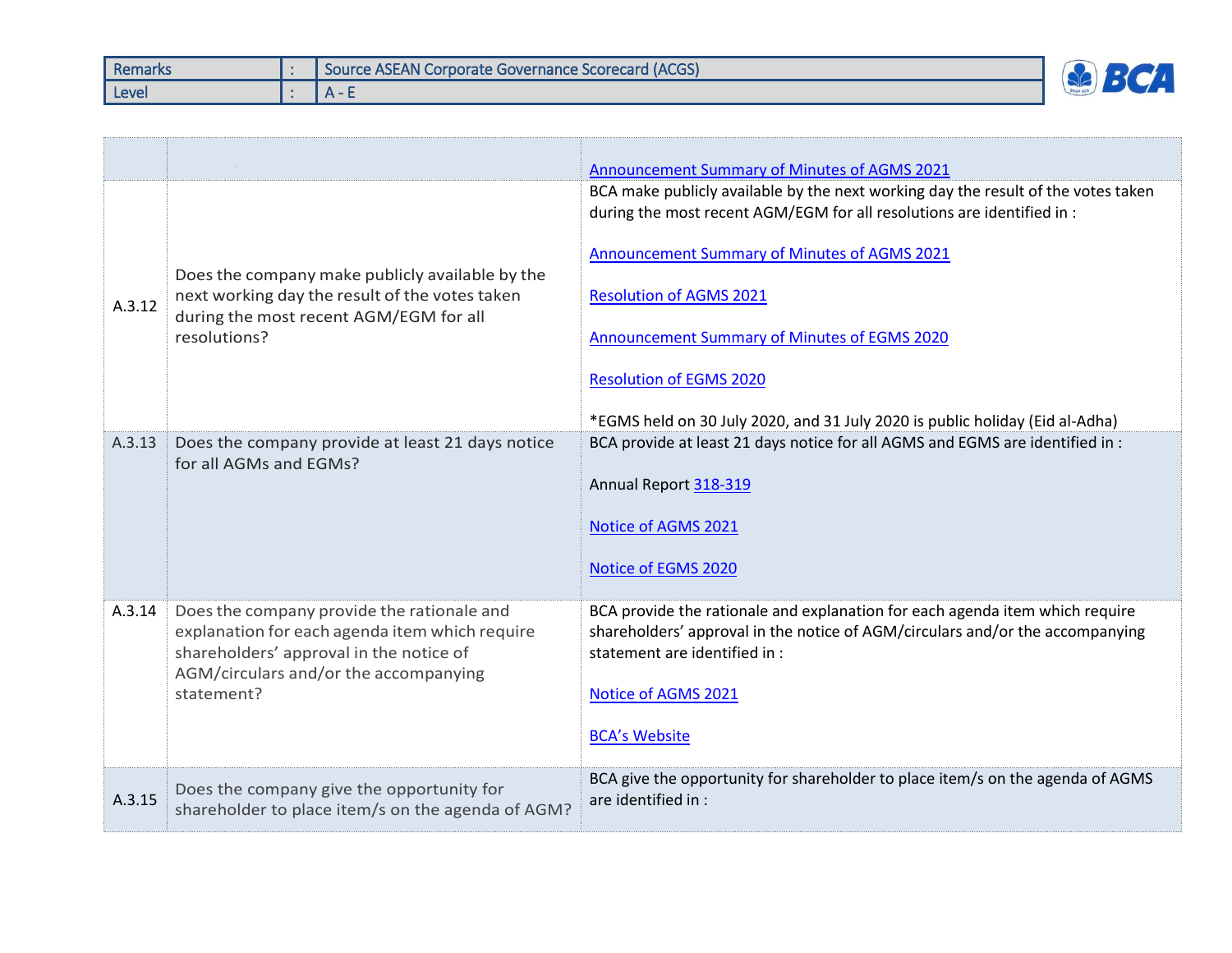| <b>Remarks</b> | Source ASEAN Corporate Governance Scorecard (ACGS) |  |
|----------------|----------------------------------------------------|--|
| Level          |                                                    |  |

|           |                                                                                                                                                                                                                                            | Annual Report 318                                                                                                                                                                                                                                                                                                                                                                                                                                                                                                                                                                                                                                                                                                                                                                                |
|-----------|--------------------------------------------------------------------------------------------------------------------------------------------------------------------------------------------------------------------------------------------|--------------------------------------------------------------------------------------------------------------------------------------------------------------------------------------------------------------------------------------------------------------------------------------------------------------------------------------------------------------------------------------------------------------------------------------------------------------------------------------------------------------------------------------------------------------------------------------------------------------------------------------------------------------------------------------------------------------------------------------------------------------------------------------------------|
|           |                                                                                                                                                                                                                                            | <b>Preliminary Notice AGMS 2021</b><br>Article 21 BCA's Article of Association                                                                                                                                                                                                                                                                                                                                                                                                                                                                                                                                                                                                                                                                                                                   |
| A.4       | Markets for corporate control should be allowed to function in an efficient and transparent manner                                                                                                                                         |                                                                                                                                                                                                                                                                                                                                                                                                                                                                                                                                                                                                                                                                                                                                                                                                  |
| A.4.1     | In cases of mergers, acquisitions and/or takeovers<br>requiring shareholders' approval, does the board of<br>directors/ commissioners of the company appoint<br>an independent party to evaluate the fairness of the<br>transaction price? | In the acquisition process of PT Rabobank International Indonesia, BCA has<br>appointed independent parties:<br>1. PT Deloitte Konsultan Indonesia as an advisor based on Agreement No.<br>1009/BCA/X/2019 for conducting independent review (due diligence) from the<br>financial and tax aspect.<br>2. Assegaf Hamzah & Partners (AHP) as the legal consultant based on Cooperation<br>Agreement No. 1593/02/53/09/19 for conducting review from the legal aspect.<br>Annual Report 495-497<br><b>BCA's Website</b><br>https://www.bca.co.id/-/media/Feature/Report/File/Berita-<br>Investor/2020/20200608-rancangan-akuisisi-8-juni-2020-eng.PDF<br><b>or</b><br>https://www.bca.co.id/-/media/Feature/Report/File/Aksi-Korporasi/Luar-Biasa-<br>2020/20200708-IN-EN-Konsep-Akta-Akuisisi.pdf |
| A.5       | The exercise of ownership rights by all shareholders, including institutional investors, should be facilitated                                                                                                                             |                                                                                                                                                                                                                                                                                                                                                                                                                                                                                                                                                                                                                                                                                                                                                                                                  |
| A.5.1     | Does the company disclose its practices to encourage<br>shareholders to engage the company beyond AGM?                                                                                                                                     | BCA disclose its practices to encourage shareholders to engage the company<br>beyond AGMS are identified in :<br>Annual Report 442                                                                                                                                                                                                                                                                                                                                                                                                                                                                                                                                                                                                                                                               |
| No.       | <b>Principles and Recomendations</b>                                                                                                                                                                                                       | <b>Remarks</b>                                                                                                                                                                                                                                                                                                                                                                                                                                                                                                                                                                                                                                                                                                                                                                                   |
| B         | <b>Equitable Treatment of Shareholders</b>                                                                                                                                                                                                 |                                                                                                                                                                                                                                                                                                                                                                                                                                                                                                                                                                                                                                                                                                                                                                                                  |
| <b>B.</b> | <b>Shares and Voting Rights</b>                                                                                                                                                                                                            |                                                                                                                                                                                                                                                                                                                                                                                                                                                                                                                                                                                                                                                                                                                                                                                                  |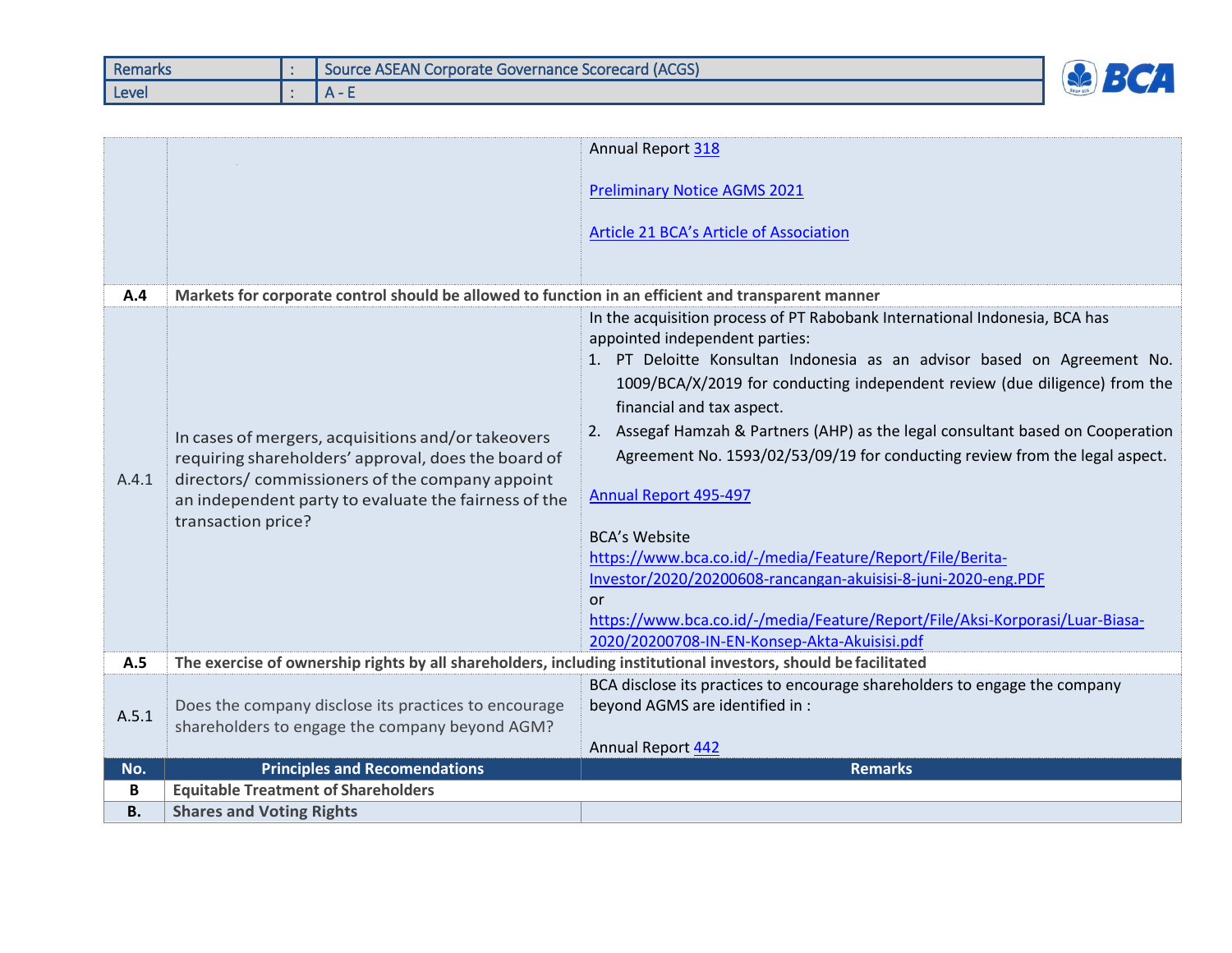| <b>Remarks</b> | Source ASEAN Corporate Governance Scorecard (ACGS) |  |
|----------------|----------------------------------------------------|--|
| Level          |                                                    |  |

| $\mathbf{1}$ |                                                                                                                                                                                                                                       |                                                                                                                                                                                                                                                   |
|--------------|---------------------------------------------------------------------------------------------------------------------------------------------------------------------------------------------------------------------------------------|---------------------------------------------------------------------------------------------------------------------------------------------------------------------------------------------------------------------------------------------------|
| B.1.1        | Does the company's ordinary or common shares<br>have one vote for one share?                                                                                                                                                          | Each shares of BCA have one vote for one share are identified in :<br>Annual Report 318<br>Article 23 poin 4 BCA's Article of Association                                                                                                         |
| B.1.2        | Where the company has more than one class of<br>shares, does the company publicise the voting<br>rights attached to each class of shares (e.g.<br>through the company website reports/the stock<br>exchange/the regulator's website)? | The provisions in the BCA Articles of Association do not divide more than one<br>classification of shares that can affect different voting rights<br>Article 23 poin 4 BCA's Article of Association                                               |
| B.2          | <b>Notice of AGM</b>                                                                                                                                                                                                                  |                                                                                                                                                                                                                                                   |
| B.2.1        | Does each resolution in the most recent AGM<br>deal with only one item, i.e., there is no bundling<br>of several items into the same resolution?                                                                                      | Each resolution in the most recent BCA's AGM deal with only one item are<br>identified in :<br>Annual Report 322-325<br>Notice of AGMS 2021<br>Announcement Summary of Minutes of AGMS 2021                                                       |
| B.2.2        | Are the company's notice of the most recent<br>AGM/circulars fully translated into English and<br>published on the same date as the local - language<br>version?                                                                      | BCA's notice of the most recent AGMS/circulars fully translated into English and<br>published on the same date as the Bahasa Indonesia are identified in :<br>Notice of AGMS 2021 - Bahasa Indonesia<br>Notice of AGMS 2021 - English Translation |
|              | Does the notice of AGM/circulars have the<br>following details:                                                                                                                                                                       |                                                                                                                                                                                                                                                   |
| B.2.3        | Are the profiles of directors/commissioners (at least<br>age, academic qualification, date of appointment,<br>experience, and directorships in other listed                                                                           | The profiles of directors/commissioners in seeking election/re-election are included<br>as reflected in :                                                                                                                                         |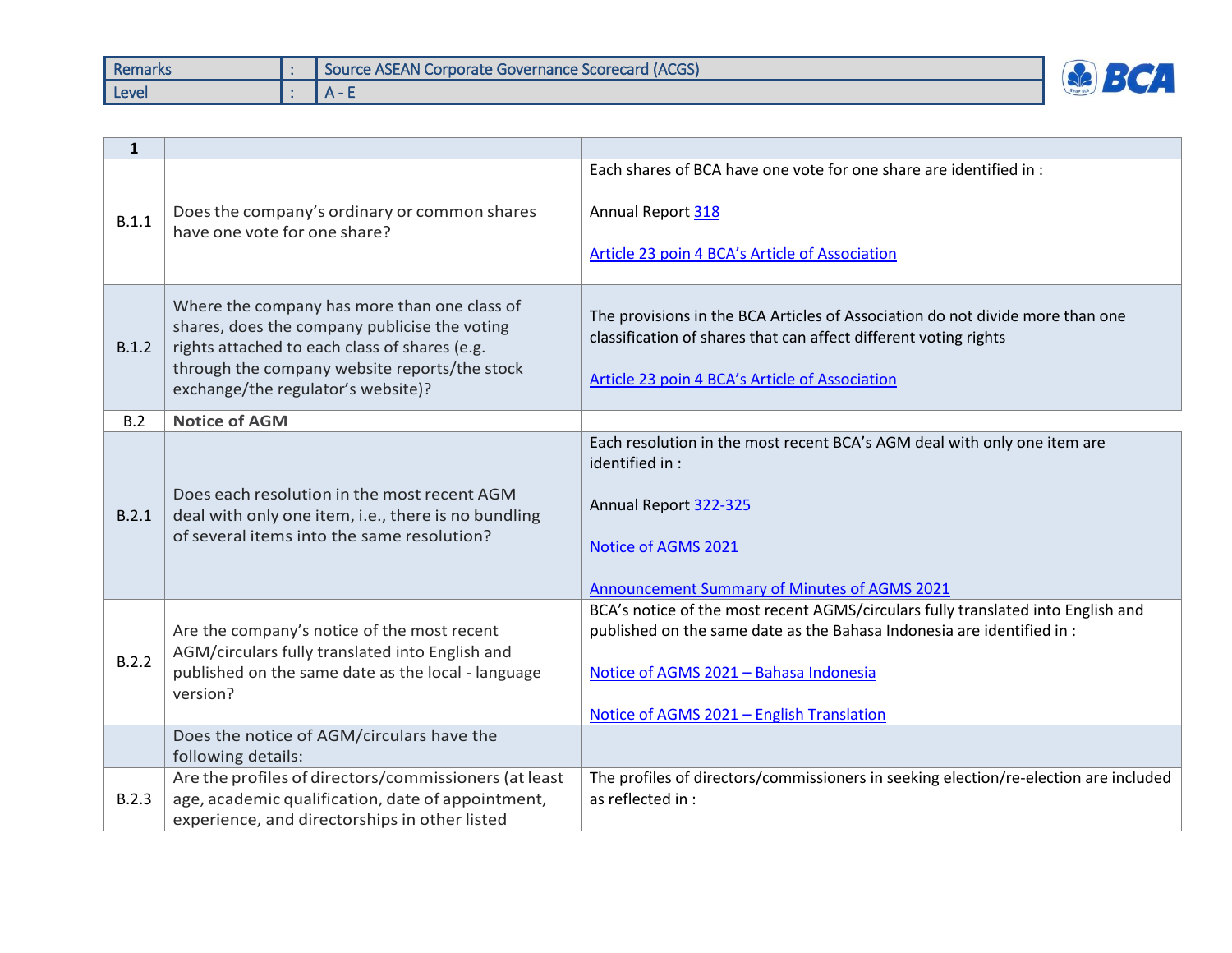| <b>Remarks</b> | <b>I Source ASEAN Corporate Governance Scorecard (ACGS)</b> |  |
|----------------|-------------------------------------------------------------|--|
| Level          | $\Delta$ -                                                  |  |

|       | companies) in seeking election/re-election<br>included?                                                                                                                          | <b>BoC Profile/Curriculum Vitae AGMS 2021</b><br><b>BoD Profile/Curriculum Vitae AGMS 2021</b>                                                                                                                     |
|-------|----------------------------------------------------------------------------------------------------------------------------------------------------------------------------------|--------------------------------------------------------------------------------------------------------------------------------------------------------------------------------------------------------------------|
| B.2.4 | Are the auditors seeking appointment/re-<br>appointment clearly identified?                                                                                                      | The auditors seeking appointment/re-appointment clearly identified as reflected in<br>Notice of AGMS 2021<br><b>BCA's Website</b>                                                                                  |
| B.2.5 | Were the proxy documents made easily available?                                                                                                                                  | Proxy documents available at BCA's Website and Share Administration Bureau as<br>reflected in :<br><b>BCA's Website</b><br>Notice of AGMS 2021                                                                     |
| B.3   | Insider trading and abusive self-dealing should be<br>prohibited                                                                                                                 |                                                                                                                                                                                                                    |
| B.3.1 | Does the company have policies and/or rules<br>prohibiting directors/commissioners and employees<br>to benefit from knowledge which is not generally<br>available to the market? | BCA have policies and/or rules prohibiting directors/commissioners and employees<br>to benefit from knowledge which is not generally available to the market as<br>reflected in :<br><b>Insider Trading Policy</b> |
| B.3.2 | Are the directors/commissioners required to report<br>their dealings in company shares within 3 business<br>days?                                                                | The directors/commissioners report their dealings in company shares align with the<br>prevailing regulations.<br><b>Annual Report 343</b><br><b>Annual Report 364</b>                                              |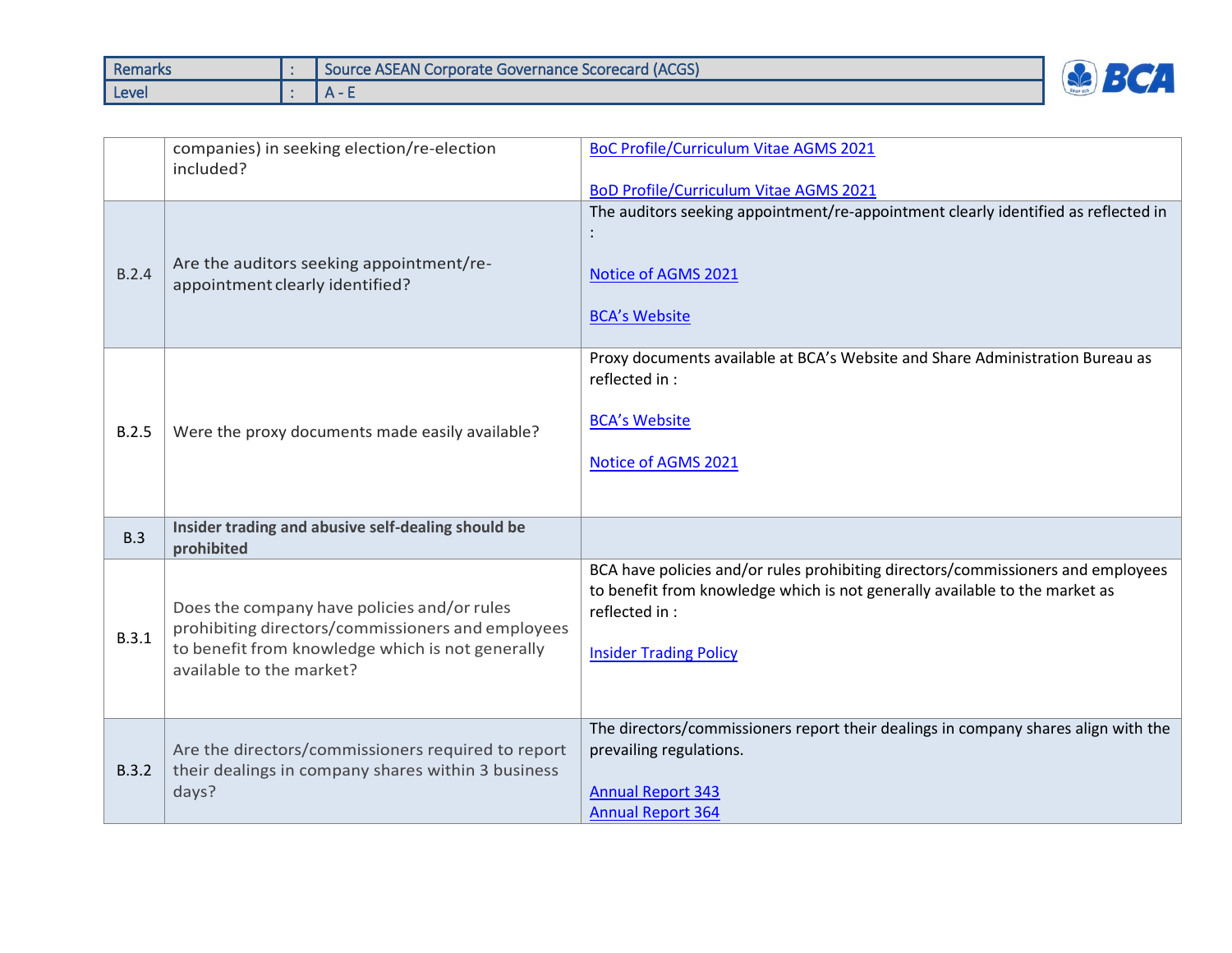| Remarks | Source ASEAN Corporate Governance Scorecard (ACGS) |  |
|---------|----------------------------------------------------|--|
| Level   |                                                    |  |

| B.4          | Related party transactions by directors and key executive                                                                                                                                                            |                                                                                                                                                                                                                                                                                                                        |  |  |  |  |
|--------------|----------------------------------------------------------------------------------------------------------------------------------------------------------------------------------------------------------------------|------------------------------------------------------------------------------------------------------------------------------------------------------------------------------------------------------------------------------------------------------------------------------------------------------------------------|--|--|--|--|
| B.4.1        | Does the company have a policy requiring<br>directors/commissioners to disclose their interest in<br>transactions and any other conflicts of interest?                                                               | BCA have a policy requiring directors/commissioners to disclose their interest in<br>transactions and any other conflicts of interest as reflected in :<br>Annual Report 475                                                                                                                                           |  |  |  |  |
| B.4.2        | Does the company have a policy requiring a<br>committee of independent directors/commissioners<br>to review material RPTs to determine whether they<br>are in the best interests of the company and<br>shareholders? | BCA have a policy requiring a committee of independent directors/commissioners<br>to review material RPTs to determine whether they are in the best interests of the<br>company and shareholders as reflected in :<br>Annual Report 394<br>Annual Report 473<br><b>RPT and Conflict of Interest Transaction Policy</b> |  |  |  |  |
| <b>B.4.3</b> | Does the company have a policy requiring board<br>members (directors/commissioners) to abstain<br>from participating in the board discussion on a<br>particular agenda when they are conflicted?                     | BCA have a policy requiring board members (directors/commissioners) to abstain<br>from participating in the board discussion on a particular agenda when they are<br>conflicted as reflected in :<br>Annual Report 475                                                                                                 |  |  |  |  |
| B.4.4        | Does the company have policies on loans to<br>directors and commissioners either<br>forbidding this practice or ensuring that they                                                                                   | BCA have policies on loans to directors and commissioners either for bidding this<br>practice or ensuring that they are being conducted at arm's length basis and at<br>market rates as reflected in :                                                                                                                 |  |  |  |  |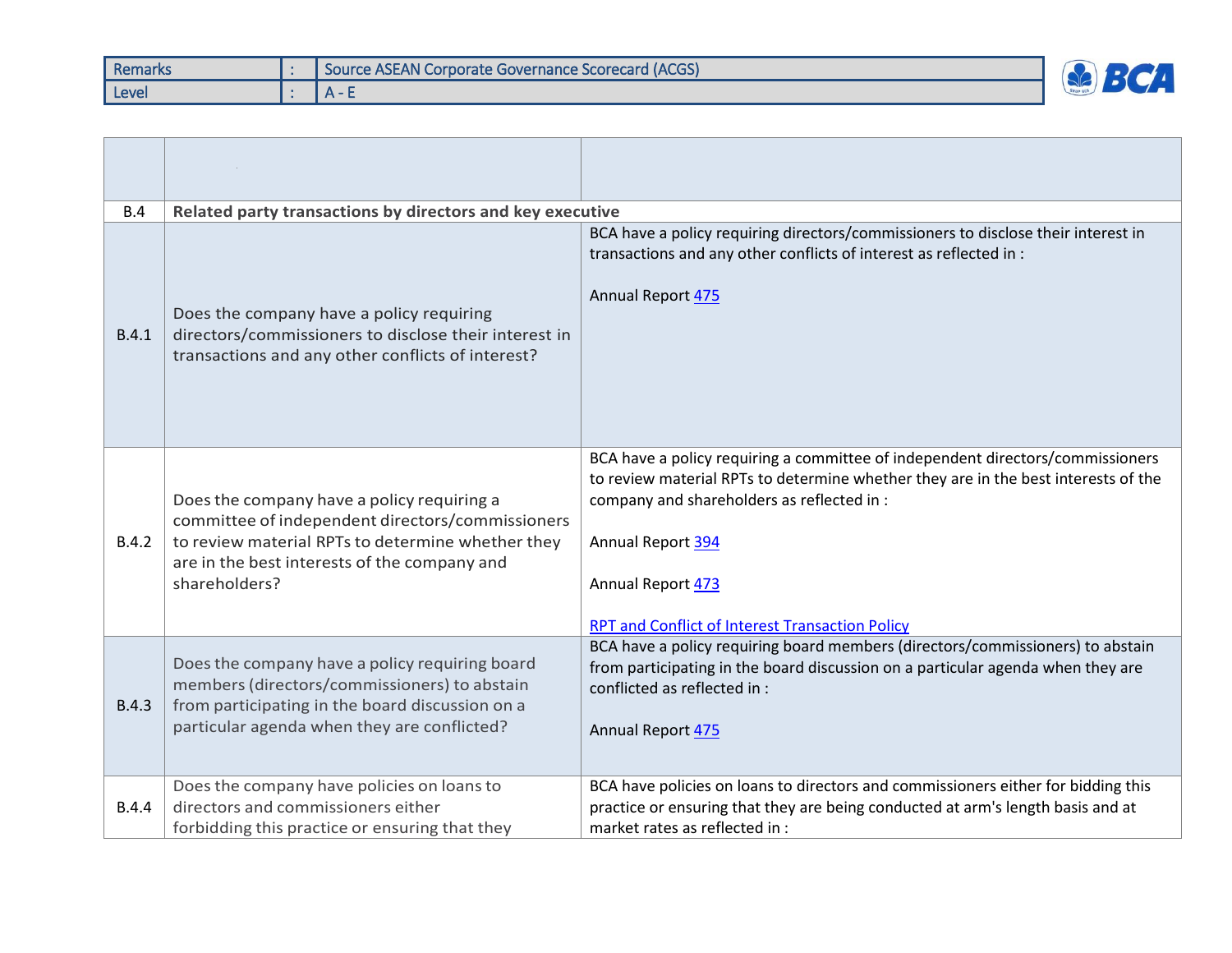| Remarks | Source ASEAN Corporate Governance Scorecard (ACGS) |   |
|---------|----------------------------------------------------|---|
| Level   |                                                    | ے |

|       | are being conducted at arm's length basis and<br>at market rates?                                                                 | Annual Report 498                                                                                                                                                                                                                                                                                                                                                                                                                                                                                                                                                                                                                                                                                                                                                                                                                                                                                                                                                                                                    |
|-------|-----------------------------------------------------------------------------------------------------------------------------------|----------------------------------------------------------------------------------------------------------------------------------------------------------------------------------------------------------------------------------------------------------------------------------------------------------------------------------------------------------------------------------------------------------------------------------------------------------------------------------------------------------------------------------------------------------------------------------------------------------------------------------------------------------------------------------------------------------------------------------------------------------------------------------------------------------------------------------------------------------------------------------------------------------------------------------------------------------------------------------------------------------------------|
| B.5   |                                                                                                                                   |                                                                                                                                                                                                                                                                                                                                                                                                                                                                                                                                                                                                                                                                                                                                                                                                                                                                                                                                                                                                                      |
| B.5.1 | Does the company disclose that RPTs are conducted in<br>such a way to ensure that they are fair and at arms'<br>length?           | BCA disclose that RPTs are conducted in such a way to ensure that they are fair and<br>at arms' length as reflected in :<br>Annual Report 473-475                                                                                                                                                                                                                                                                                                                                                                                                                                                                                                                                                                                                                                                                                                                                                                                                                                                                    |
| B.5.2 | In case of related party transactions requiring<br>shareholders' approval, is the decision made<br>by disinterested shareholders? | There is no case of RPTs requiring shareholders' approval during :<br>January 2020 until December 2020<br>January 2021 until June 2021<br>Website:<br>January 2020 until December 2020:<br>https://www.bca.co.id/-/media/Feature/Report/File/Aksi-Korporasi/Tahunan-<br>2020/20200413-Summary-of-Minutes-of-AGM-BCA.pdf<br>https://www.bca.co.id/-/media/Feature/Report/File/Akta-<br>Perusahaan/EN/20200619-akta-berita-acara-RUPST-BCA-No-27-Tahun-2020-EN.pdf<br>https://www.bca.co.id/-/media/Feature/Report/File/Aksi-Korporasi/Luar-Biasa-<br>2020/EN/20200803-ASP-Summary-of-Minutes-of-2020-EGM-BCA.pdf<br>https://www.bca.co.id/-/media/Feature/Report/File/Akta-<br>Perusahaan/EN/20201023-ASP-akta-berita-acara-rupslb-bca-no-264-EN.pdf<br>January 2021 until June 2021<br>https://www.bca.co.id/-/media/Feature/Report/File/Aksi-Korporasi/Tahunan-<br>2021/20210330-Resolutions-of-AGMS-Summary-of-Minutes-of-AGMS.pdf<br>https://www.bca.co.id/-/media/Feature/Report/File/Akta-Perusahaan/2021/akta- |
|       |                                                                                                                                   | berita-acara-rups-tahunan-2021-no-196-tgl-29-maret-2021-EN.pdf                                                                                                                                                                                                                                                                                                                                                                                                                                                                                                                                                                                                                                                                                                                                                                                                                                                                                                                                                       |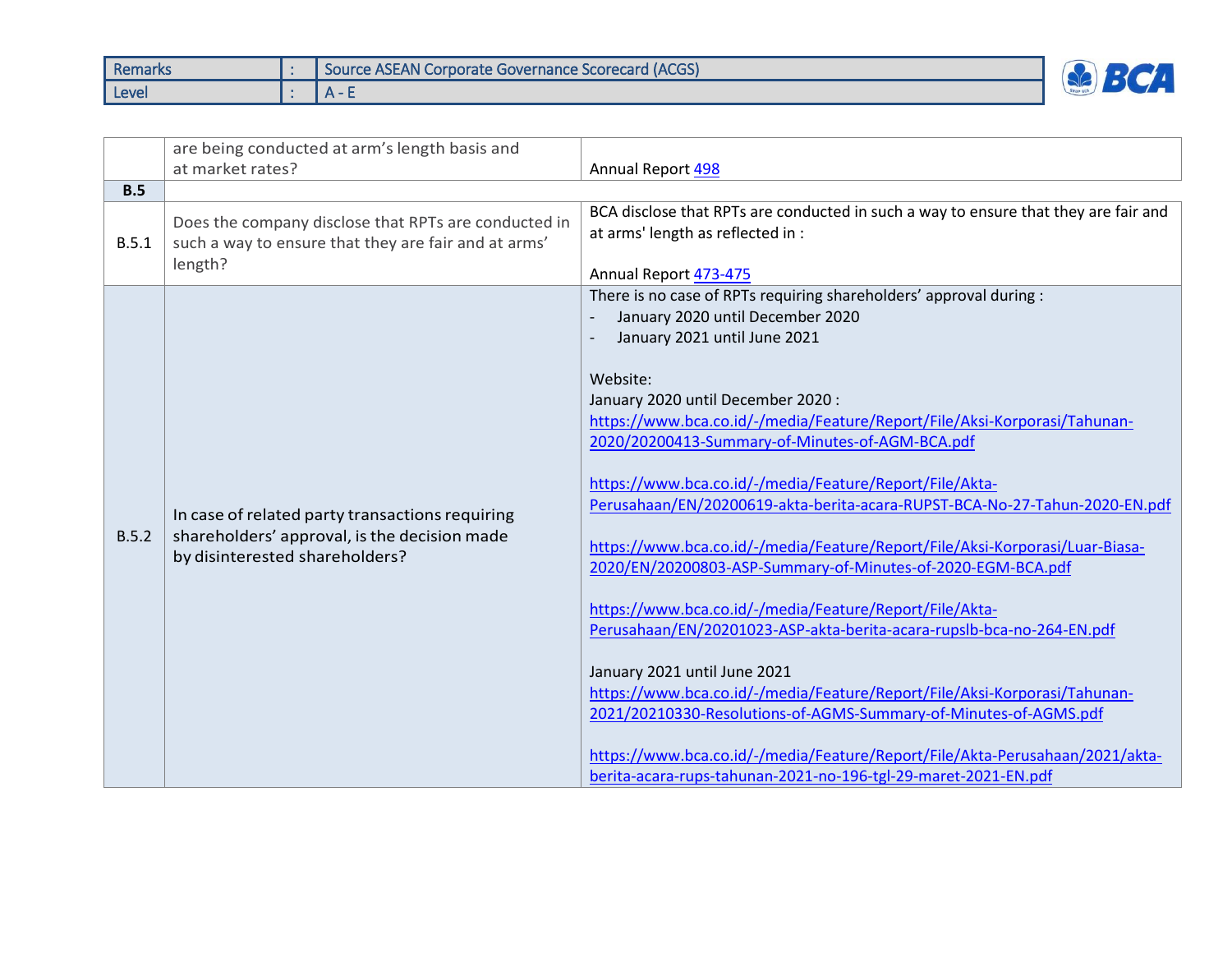| <b>Remarks</b> | <b>I Source ASEAN Corporate Governance Scorecard (ACGS)</b> |  |
|----------------|-------------------------------------------------------------|--|
| Level          |                                                             |  |

| No.          | <b>Principles and Recomendations</b>                                                                    | <b>Remarks</b>                                                                                                                                  |
|--------------|---------------------------------------------------------------------------------------------------------|-------------------------------------------------------------------------------------------------------------------------------------------------|
| $\mathsf{C}$ | <b>Role of Stakeholders</b>                                                                             |                                                                                                                                                 |
| C.1          | The rights of stakeholders that are established by law or through mutual agreements are to be respected |                                                                                                                                                 |
|              | Does the company disclose a policy and practices that<br>address:                                       |                                                                                                                                                 |
| C.1.1        | The existence and scope of the company's efforts to<br>address customers' welfare?                      | BCA disclose a policy and practices that adress the existence and scope of the BCA's<br>efforts to address customers' welfare as reflected in : |
|              |                                                                                                         | Annual Report 479-481                                                                                                                           |
|              |                                                                                                         | <b>BCA's Individual Banking Product</b>                                                                                                         |
|              |                                                                                                         | <b>BCA's Business Banking Product</b>                                                                                                           |
|              |                                                                                                         | <b>BCA's AML and CFT Statement</b>                                                                                                              |
|              |                                                                                                         | <b>Sustainability Report 47-49</b>                                                                                                              |
|              |                                                                                                         | Sustainability Report 74                                                                                                                        |
|              |                                                                                                         | <b>Sustainability Report 75</b>                                                                                                                 |
| C.1.2        | Supplier/contractor selection procedures?                                                               | BCA has policy and practices in selecting supplier/vendor/contractor as reflected in                                                            |
|              |                                                                                                         | Annual Report 303                                                                                                                               |
|              |                                                                                                         | Annual Report 492-493                                                                                                                           |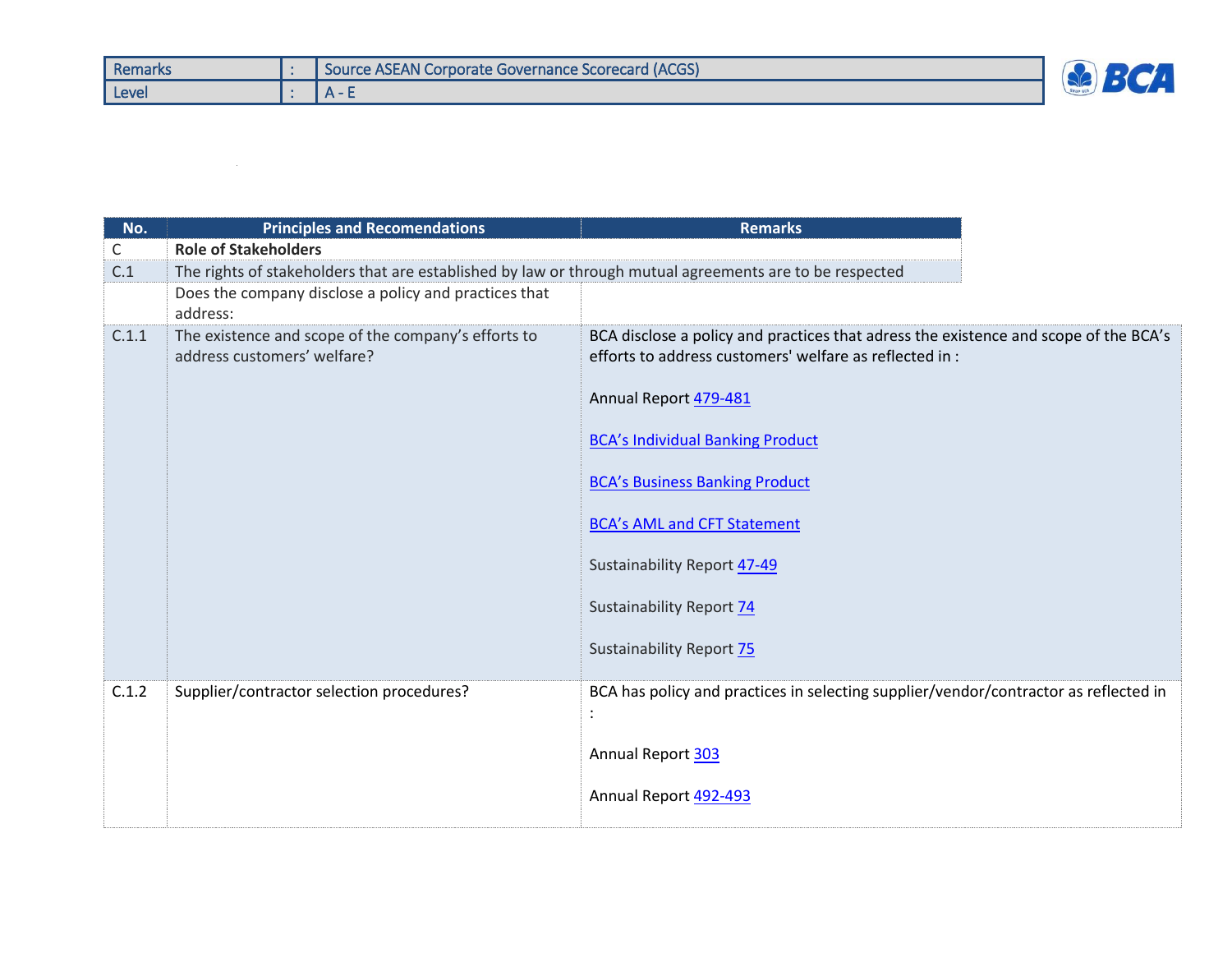| Remarks | U Source ASEAN Corporate Governance Scorecard (ACGS) |  |
|---------|------------------------------------------------------|--|
| Level   | $\mathbf{A}$                                         |  |

|       |                                                                                                                                                 | Sustainability Report 39                                                                                                                                                           |
|-------|-------------------------------------------------------------------------------------------------------------------------------------------------|------------------------------------------------------------------------------------------------------------------------------------------------------------------------------------|
|       |                                                                                                                                                 | Sustainability Report 68                                                                                                                                                           |
|       |                                                                                                                                                 | <b>Procurement Policy</b>                                                                                                                                                          |
| C.1.3 | The company's efforts to ensure that its value chain is<br>environmentally friendly or is consistent with promoting<br>sustainable development? | BCA policies and efforts to ensure that its value chain is environmentally friendly or<br>is consistent with promoting sustainable development in :<br>Sustainability Report 91-95 |
| C.1.4 | The company's efforts to interact with the communities<br>in which they operate?                                                                | BCA efforts to interact with the communities in which they operate as reflected in :<br>Sustainability Report 97-113                                                               |
| C.1.5 | The company's anti-corruption programmes and<br>procedures?                                                                                     | BCA's anti-corruption programmes and procedures are identified in :<br>Annual Report 472<br>Annual Report 492<br>Sustainability Report 76-77                                       |
| C.1.6 | How creditors' rights are safeguarded?                                                                                                          | Creditor's rights are safeguarded, as reflected in :<br>Annual Report 309                                                                                                          |
| C.1.7 | Does the company have a separate report/section that<br>discusses its efforts on environment/economy and social<br>issues?                      | BCA have a separate report/section that discusses its efforts on<br>environment/economy and social issues, as reflected in :<br><b>Sustainability Report</b>                       |
| C.2   | their rights.                                                                                                                                   | Where stakeholder interests are protected by law, stakeholders should have the opportunity to obtain effective redress for violation of                                            |
| C.2.1 | Does the company provide contact details via the<br>company's website or Annual Report which stakeholders                                       | BCA provide contact details via website or Annual Report which stakeholders can<br>use to voice their concerns and/or complaints for possible violation of their rights,           |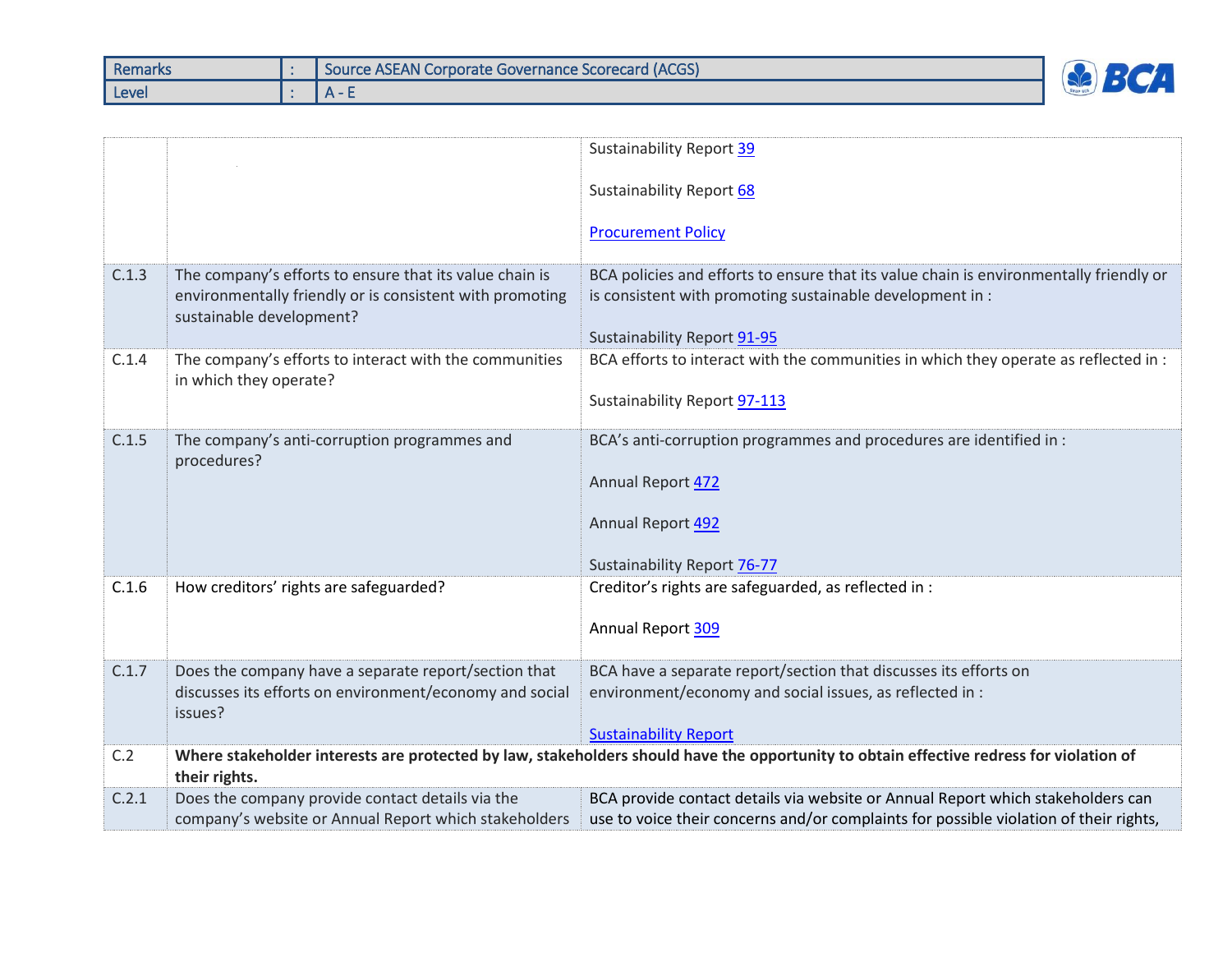| Remarks | Source ASEAN Corporate Governance Scorecard (ACGS) |  |
|---------|----------------------------------------------------|--|
| Level   |                                                    |  |

|       | (e.g. customers, suppliers, general public etc.) can use to<br>voice their concerns and/or complaints for possible<br>violation of their rights? | as reflected in :<br>Annual Report 479-481                                                                                                                                                                                                                                                                                                                                                                                                                                                                                                                                                                                                                                                                                                                                                     |
|-------|--------------------------------------------------------------------------------------------------------------------------------------------------|------------------------------------------------------------------------------------------------------------------------------------------------------------------------------------------------------------------------------------------------------------------------------------------------------------------------------------------------------------------------------------------------------------------------------------------------------------------------------------------------------------------------------------------------------------------------------------------------------------------------------------------------------------------------------------------------------------------------------------------------------------------------------------------------|
| C.3   | Mechanisms for employee participation should be permitted to develop                                                                             |                                                                                                                                                                                                                                                                                                                                                                                                                                                                                                                                                                                                                                                                                                                                                                                                |
| C.3.1 | Does the company explicitly disclose the policies and<br>practices on health, safety and welfare for its<br>employees?                           | Sustainability Report 51-53<br>Sustainability Report 82-90                                                                                                                                                                                                                                                                                                                                                                                                                                                                                                                                                                                                                                                                                                                                     |
| C.3.2 | Does the company explicitly disclose the policies and<br>practices on training and development programmes for<br>its employees?                  | BCA explicitly disclose the policies and practices on training and development<br>programmes for its employees as reflected in :<br>Annual Report 95<br><b>Sustainability Report 27</b><br>Sustainability Report 86-87                                                                                                                                                                                                                                                                                                                                                                                                                                                                                                                                                                         |
| C.3.3 | Does the company have a reward/compensation policy<br>that accounts for the performance of the company<br>beyond short-term financial measures?  | Allotment of Extra Bonus (In a form of Shares) Policy<br>Allotment of extra bonus (In a form of Shares) by the Company given to employees<br>is in accordance with the prevailing regulations and other provisions.<br>The Company decides to give extra bonuses in a form of BCA shares. The purpose of<br>giving extra bonuses in a form of BCA shares:<br>Award for employees' contribution.<br>Developing employees' sense of belonging which is expected to have a positive<br>impact in increasing employees' engagement with the Company.<br>Boosting the productivity of employees.<br>Creating harmony among employees, the management, and shareholders in<br>elevating the Company's performance.<br>The extra bonus given by the Company to employees will be withheld for 3 years |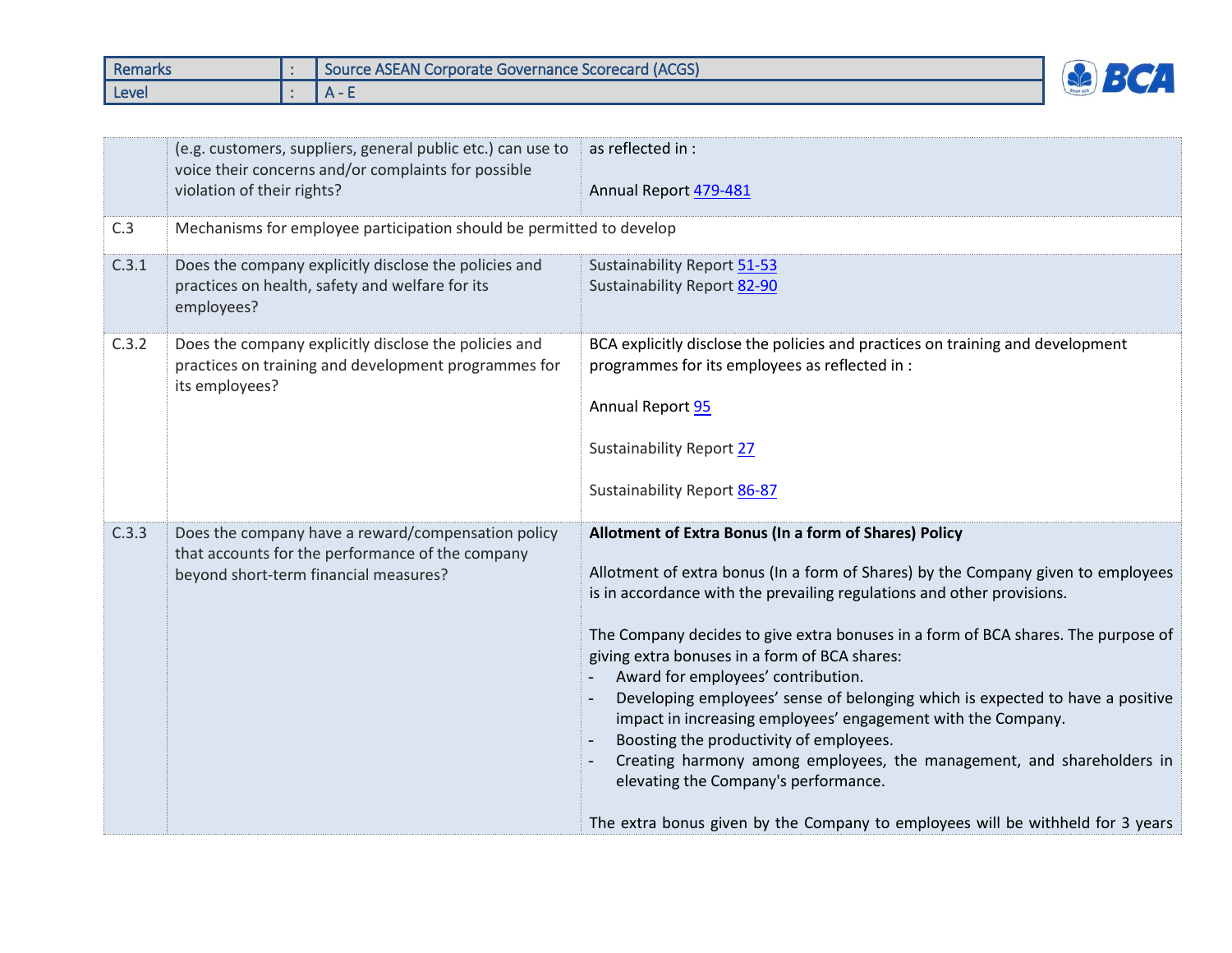| Remarks | Source ASEAN Corporate Governance Scorecard (ACGS) |  |
|---------|----------------------------------------------------|--|
| Level   |                                                    |  |

|       |                                                                                                                                                                                                                                                                  | from the time it is given. The rules and procedure regarding the extra bonus (in a<br>form of shares) refer to BCA's internal policies is conveyed to all employees.<br><b>Annual Report 388</b>                                                                                            |
|-------|------------------------------------------------------------------------------------------------------------------------------------------------------------------------------------------------------------------------------------------------------------------|---------------------------------------------------------------------------------------------------------------------------------------------------------------------------------------------------------------------------------------------------------------------------------------------|
| C.4   |                                                                                                                                                                                                                                                                  | Stakeholders including individual employee and their representative bodies, should be able to freely communicate their concerns about                                                                                                                                                       |
|       | illegal or unethical practices to the board and their rights should not be compromised for doing this                                                                                                                                                            |                                                                                                                                                                                                                                                                                             |
| C.4.1 | Does the company have a whistleblowing policy which<br>includes procedures for complaints by employees and<br>other stakeholders concerning alleged illegal and<br>unethical behaviour and provide contact details via the<br>company's website or annual report | BCA have a whistleblowing policy which includes procedures for complaints by<br>employees and other stakeholders concerning alleged illegal and unethical<br>behaviour and provide contact details via the company's website or annual report<br>as reflected in :<br>Annual Report 468-470 |
| C.4.2 | Does the company have a policy or procedures to<br>protect an employee/person who reveals alleged<br>illegal/unethical behaviour from retaliation?                                                                                                               | BCA have a policy or procedures to protect an employee/person who reveals<br>alleged illegal/unethical behaviour from retaliation as reflected in :<br>Annual Report 468-470                                                                                                                |

| No.   | <b>Principles and Recomendations</b>                                                                                     | <b>Remarks</b>                                                                                                                                              |
|-------|--------------------------------------------------------------------------------------------------------------------------|-------------------------------------------------------------------------------------------------------------------------------------------------------------|
| D     | <b>Disclosure and Transparency</b>                                                                                       |                                                                                                                                                             |
| D.1   | <b>Transparent Ownership Structure</b>                                                                                   |                                                                                                                                                             |
| D.1.1 | Does the information on shareholdings reveal the<br>identity of beneficial owners, holding 5%<br>shareholding or more?   | Information about BCA's shareholders reveal the identity of beneficial owners,<br>holding 5% shareholding or more, as reflected in :<br>Annual Report 96-97 |
| D.1.2 | Does the company disclose the direct and<br>indirect (deemed) shareholdings of major<br>and/or substantial shareholders? | BCA disclose the direct and indirect (deemed) shareholdings of major and/or<br>substantial shareholders as reflected in :<br>Annual Report 96               |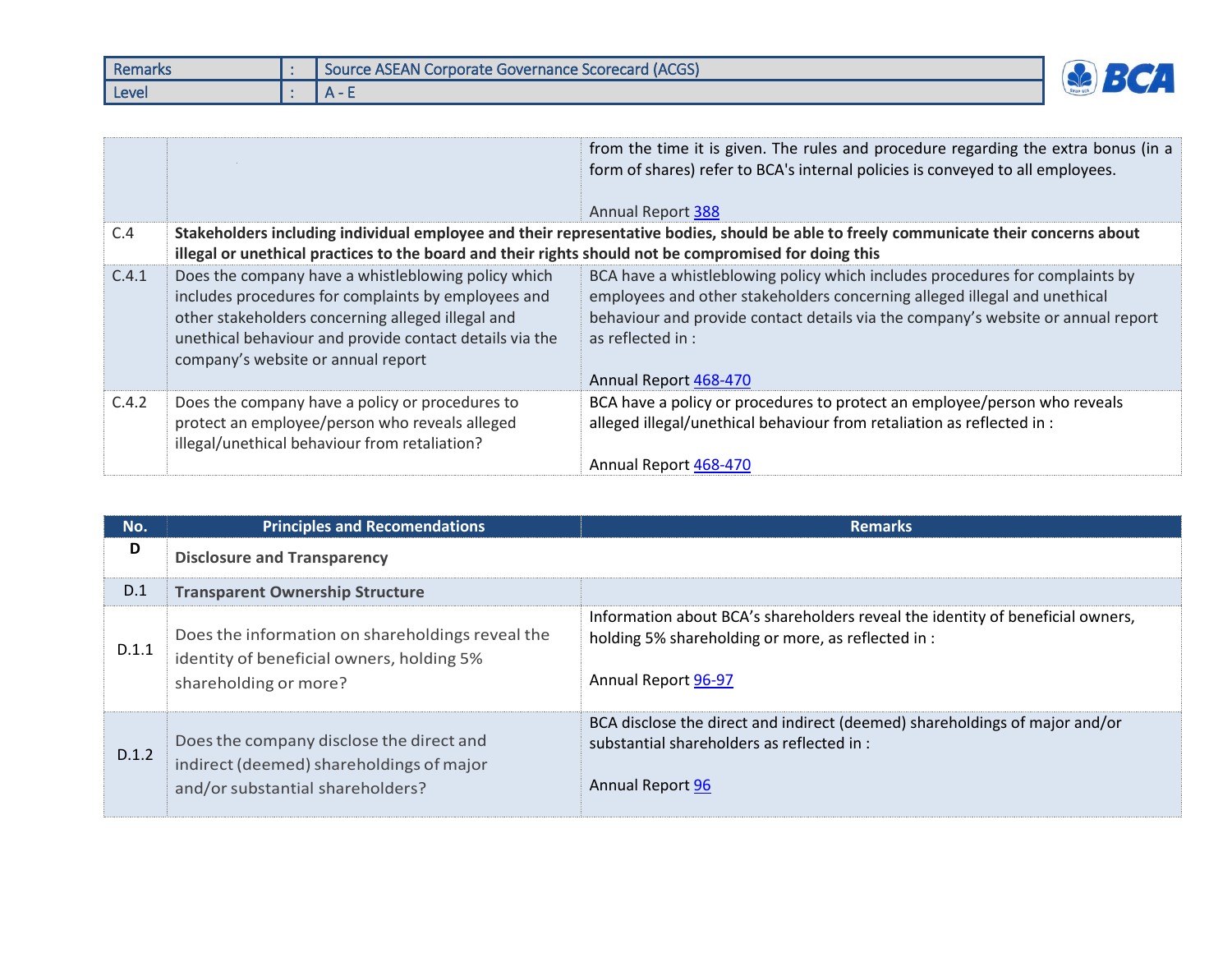| Remarks | Source ASEAN Corporate Governance Scorecard (ACGS) |  |
|---------|----------------------------------------------------|--|
| Level   | $\mathbf{u}$                                       |  |

| D.1.3 | Does the company disclose the direct and indirect<br>(deemed) shareholdings of directors (commissioners)?                                                                  | BCA disclose the direct and indirect (deemed) shareholdings of directors and<br>commissioners as reflected in :<br>Annual Report 343<br>Annual Report 365                                                            |
|-------|----------------------------------------------------------------------------------------------------------------------------------------------------------------------------|----------------------------------------------------------------------------------------------------------------------------------------------------------------------------------------------------------------------|
| D.1.4 | Does the company disclose the direct and indirect<br>(deemed) shareholdings of senior management?                                                                          | BCA disclose the direct and indirect (deemed) shareholdings of directors as<br>reflected in :<br>Annual Report 365                                                                                                   |
| D.1.5 | Does the company disclose details of the<br>parent/holding company, subsidiaries, associates,<br>joint ventures and special purpose<br>enterprises/vehicles (SPEs)/(SPVs)? | <b>BC</b><br>A disclose details of the parent/holding company, subsidiaries, associates, joint<br>ventures and special purpose enterprises/vehicles as reflected in :<br>Annual Report 501-505                       |
| D.2   | <b>Quality of Annual Report</b>                                                                                                                                            |                                                                                                                                                                                                                      |
|       | Does the company's annual report disclose the<br>following items:                                                                                                          |                                                                                                                                                                                                                      |
| D.2.1 | Corporate Objectives                                                                                                                                                       | BCA's prospects, strategic priorities & projection were disclosed in :<br>Annual Report 286-287                                                                                                                      |
| D.2.2 | <b>Financial Performance indicators</b>                                                                                                                                    | BCA's financial performance indicators for the last five years can be found in :<br>Annual Report 14-17<br>The review on financial performance realization against the target can be found in :<br>Annual Report 257 |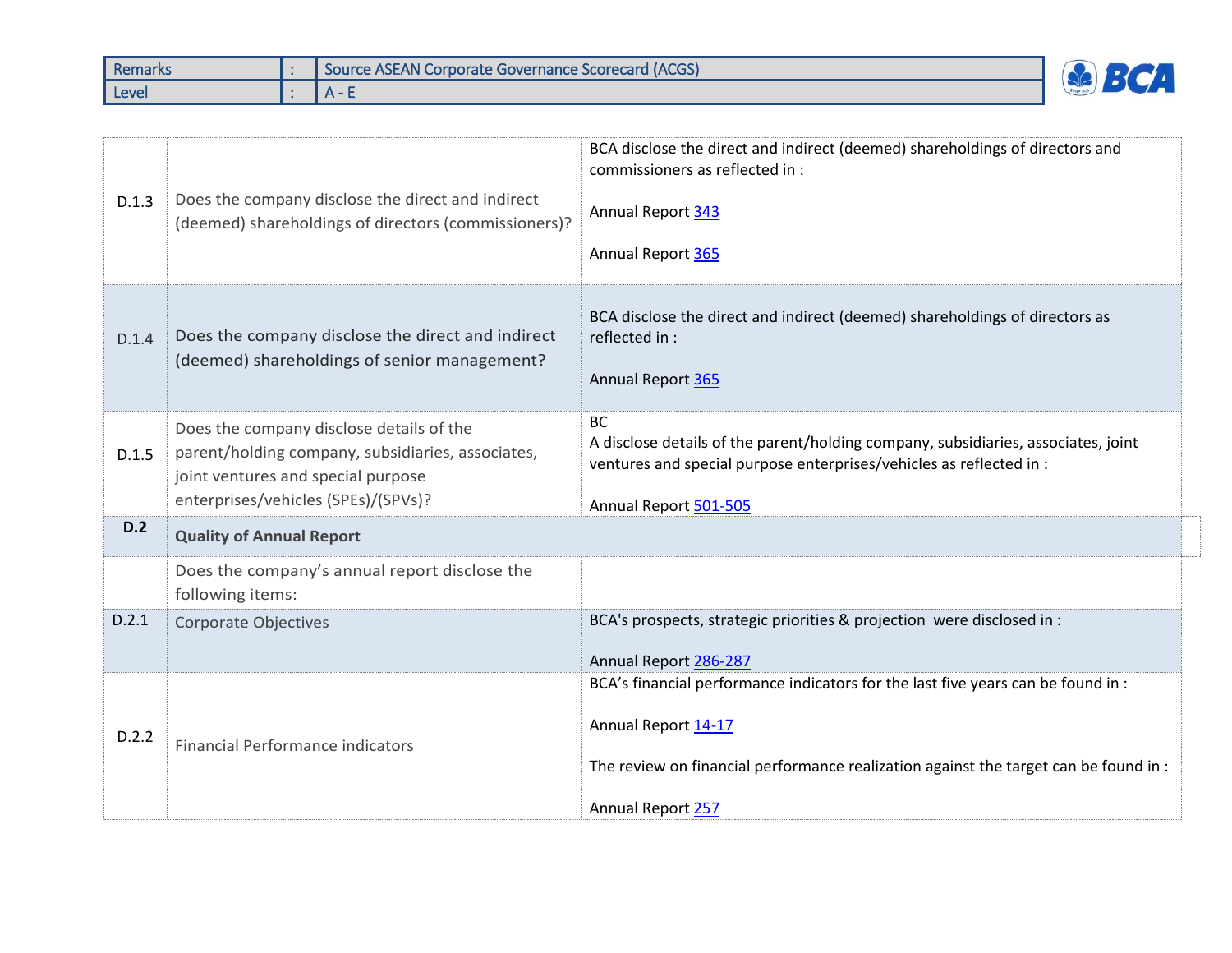| Remarks | <b>I Source ASEAN Corporate Governance Scorecard (ACGS)</b> |  |
|---------|-------------------------------------------------------------|--|
| Level   | $\mathbf{a}$ $\mathbf{a}$                                   |  |

| D.2.3 | Non-Financial Performance indicators                                                                                                                                                                  | BCA 's non-financial indicators were disclosed in:<br>Annual Report 12-13<br>Annual Report 122<br>Annual Report 260<br>Sustainability Report 69-70                            |
|-------|-------------------------------------------------------------------------------------------------------------------------------------------------------------------------------------------------------|-------------------------------------------------------------------------------------------------------------------------------------------------------------------------------|
| D.2.4 | <b>Dividend Policy</b>                                                                                                                                                                                | BCA's Dividen Policy as reflected in :<br>Annual Report 282<br>Annual Report 303<br><b>BCA's Website</b><br><b>Dividend Policy</b>                                            |
| D.2.5 | Biographical details (at least age, academic<br>qualifications, date of first appointment, relevant<br>experience, and any other directorships of listed<br>companies) of all directors/commissioners | Biographical details and any other directorships of listed companies) of all<br>directors/commissioners are disclosed in :<br>Annual Report 62-78                             |
| D.2.6 | Attendance details of each director/commissioner<br>in all directors/commissioners meetings held during<br>the year                                                                                   | Attendance details of each director/commissioner in all directors/commissioners<br>meetings held during the year are disclosed in :<br>Annual Report 371<br>Annual Report 374 |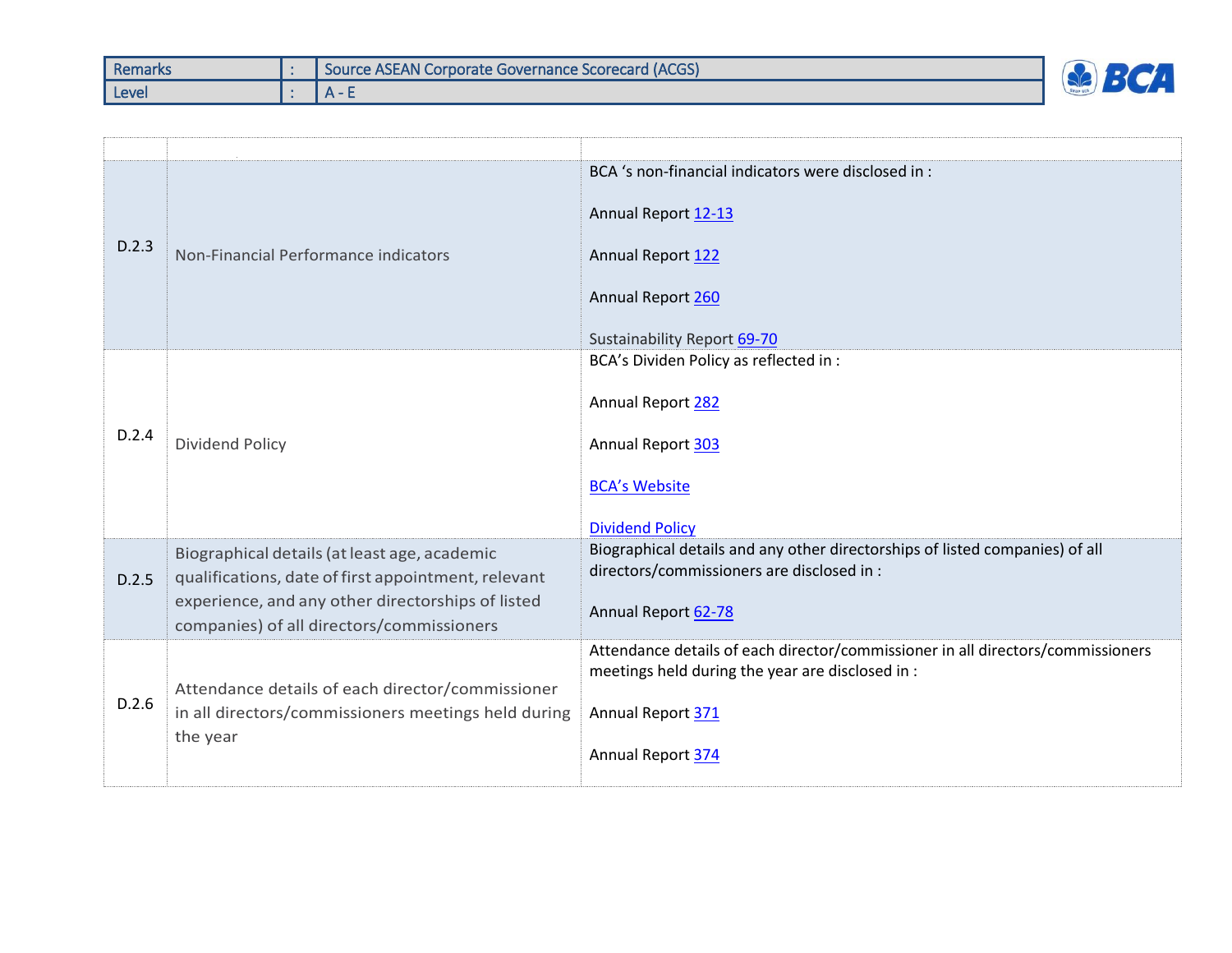| <b>Remarks</b> | Source ASEAN Corporate Governance Scorecard (ACGS) |   |
|----------------|----------------------------------------------------|---|
| Level          | . A -                                              | 一 |

| D.2.7      | Total remuneration of each member of the board<br>of directors/commissioners                                                                                                                                               | Annual Report 2020 discloses the Board of Commissioners' Remuneration and Board of<br>Directors' Remuneration<br><b>Annual Report 387-388</b>       |
|------------|----------------------------------------------------------------------------------------------------------------------------------------------------------------------------------------------------------------------------|-----------------------------------------------------------------------------------------------------------------------------------------------------|
|            | Corporate Governance Confirmation Statement                                                                                                                                                                                |                                                                                                                                                     |
| D.2.8      | Does the Annual Report contain a statement<br>confirming the company's full compliance with the<br>code of corporate governance and where there is<br>non-compliance, identify and explain reasons for<br>each such issue? | BCA was disclosed the Statement of Implementation of Good Corporate<br>Governance Principles of the Bank as reflected in :<br>Annual Report 304-311 |
| <b>D.3</b> | <b>Disclosure of Related Party Transactions (RPTs)</b>                                                                                                                                                                     |                                                                                                                                                     |
| D.3.1      | Does the company disclose its policy covering the<br>review and approval of material RPTs?                                                                                                                                 | BCA disclose its policy covering the review and approval of material RPTs as<br>reflected in :<br>Annual Report 473                                 |
| D.3.2      | Does the company disclose the name, relationship,<br>nature and value for each material RPTs?                                                                                                                              | BCA's disclose the name, relationship, nature and value for each material RPTs as<br>reflected in :<br>Annual Report 474                            |
| <b>D.4</b> | Directors and Commissioners dealings in the shares of the company                                                                                                                                                          |                                                                                                                                                     |
| D.4.1      | Does the company disclose trading in the<br>company's shares by insiders?                                                                                                                                                  | BCA disclose trading in the company's shares by insiders as reflected in :<br>Annual Report 343<br>Annual Report 365                                |
| D.5        | <b>External Auditor and Auditor Report</b>                                                                                                                                                                                 |                                                                                                                                                     |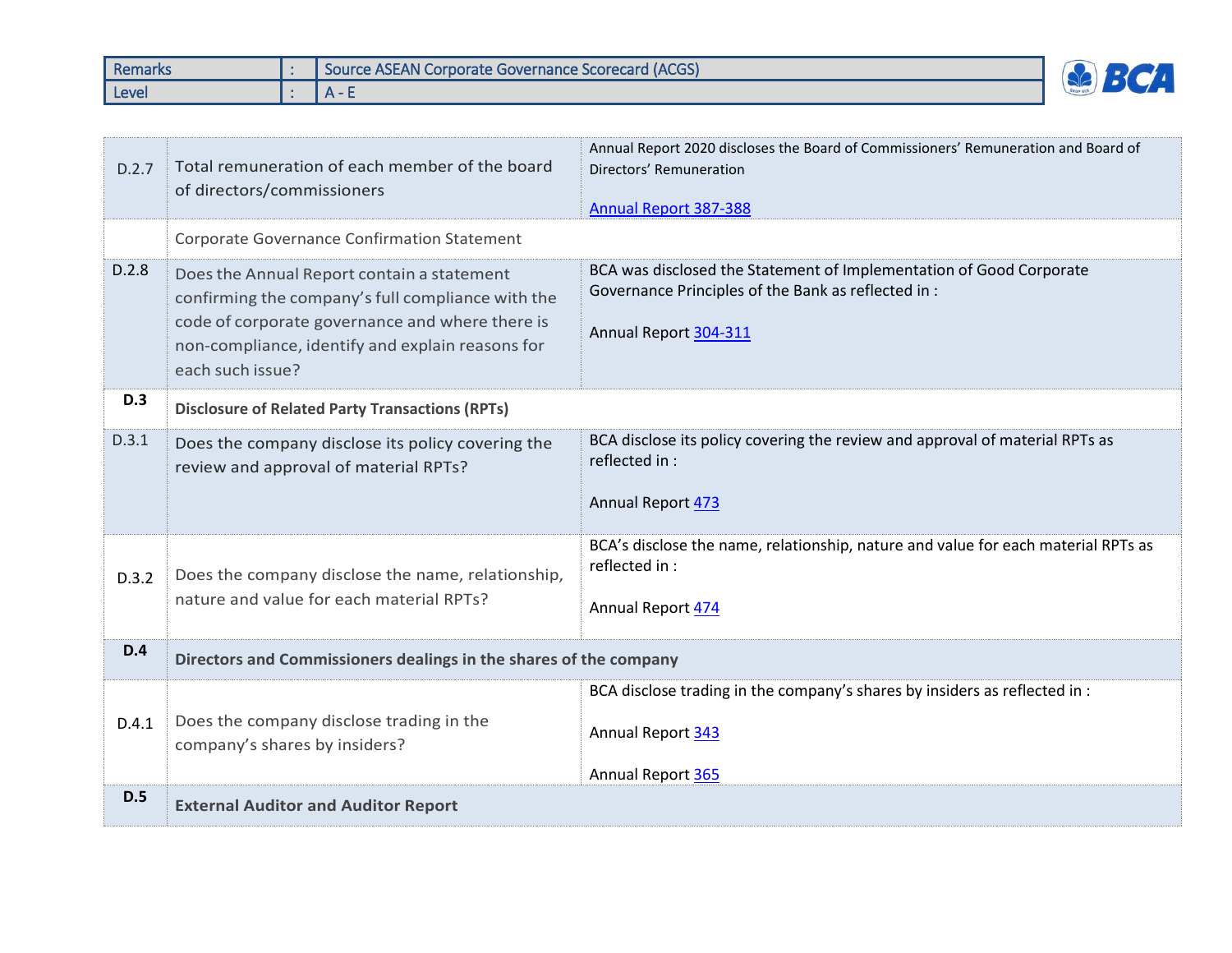| Remarks | Source ASEAN Corporate Governance Scorecard (ACGS) |  |
|---------|----------------------------------------------------|--|
| Level   |                                                    |  |

|            | Where the same audit firm is engaged for both audit and non-audit services                                    |                                                                                                                                                           |  |
|------------|---------------------------------------------------------------------------------------------------------------|-----------------------------------------------------------------------------------------------------------------------------------------------------------|--|
| D.5.1      | Are the audit and non-audit fees disclosed?                                                                   | The audit and non-audit fees disclosed were disclosed in :<br>Annual Report 450                                                                           |  |
| D.5.2      | Does the non-audit fee exceed the audit fees?                                                                 | The non-audit fees doesn't exceed the audit fees disclosed are disclosed in :<br>Annual Report 450                                                        |  |
| <b>D.6</b> | <b>Media of Communications</b>                                                                                |                                                                                                                                                           |  |
|            | Does the company use the following modes of communication?                                                    |                                                                                                                                                           |  |
| D.6.1      | <b>Quarterly Reporting</b>                                                                                    | <b>BCA's Quarterly Report</b>                                                                                                                             |  |
| D.6.2      | Company Website                                                                                               | <b>BCA's Website</b>                                                                                                                                      |  |
| D.6.3      | Analyst's meeting                                                                                             | The information about analyst meeting are disclosed in :<br>Annual Report 443<br><b>Corporate Presentation</b>                                            |  |
| D.6.4      | Media briefings/press conferences                                                                             | Information about media briefing/press conference are disclosed in :<br>Annual Report 482<br><b>BCA's Website</b>                                         |  |
| D.7        | Timely filing/release of annual/financial reports                                                             |                                                                                                                                                           |  |
| D.7.1      | Are the audited annual financial report/statement<br>released within 120 days from the financial year<br>end? | <b>BCA's Consolidated Financial Statement</b><br><b>IDX Website Financial and Annual Report Section</b><br>Choose:<br><b>Financial Report</b><br>2. Stock |  |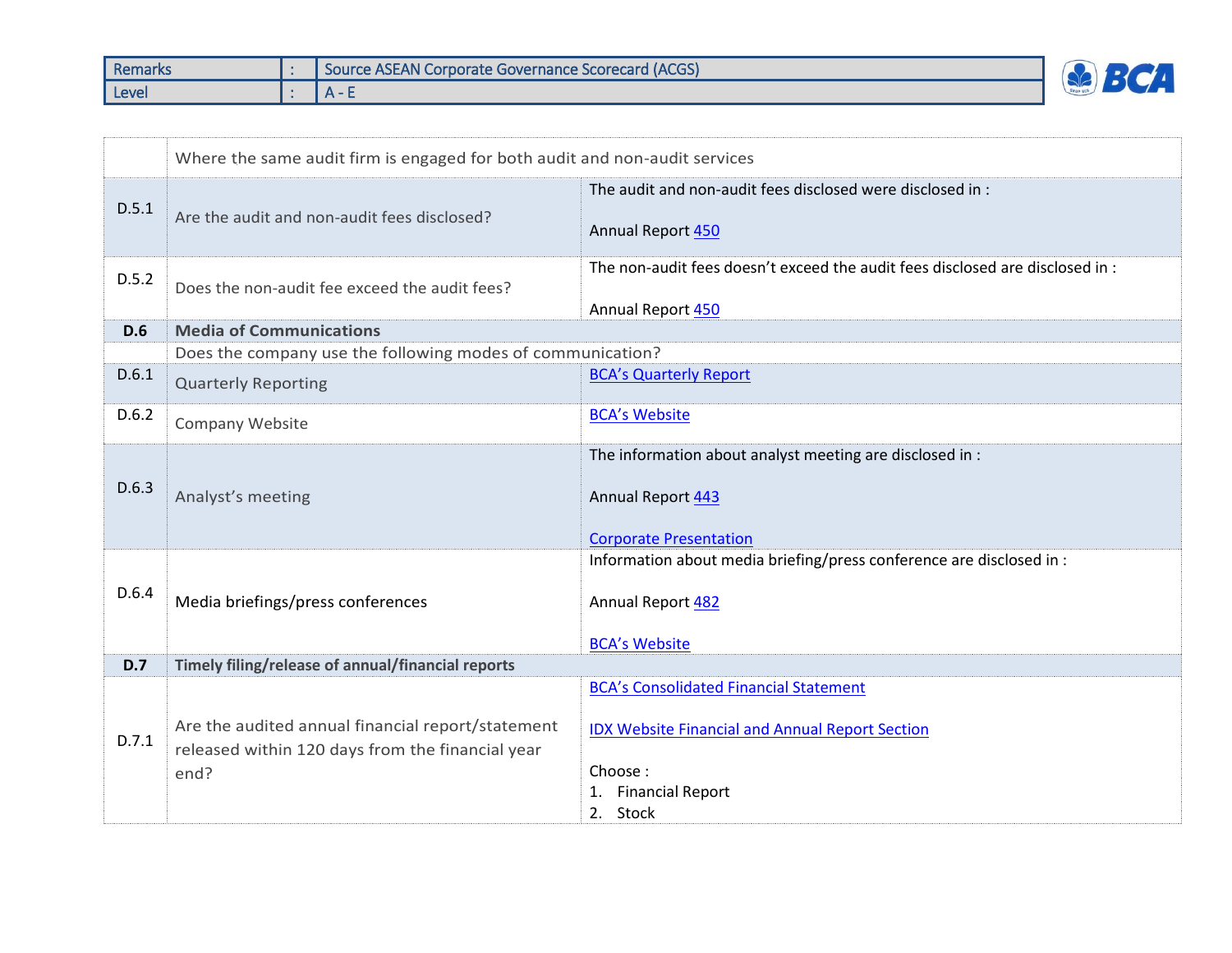| <b>Remarks</b> | Source ASEAN Corporate Governance Scorecard (ACGS) |  |
|----------------|----------------------------------------------------|--|
| Level          |                                                    |  |

|            |                                                                                                                                                                                                                | <b>Company Code: BBCA</b><br>Year: 2020<br>Period: Yearly                                                                                                                                             |  |  |  |  |
|------------|----------------------------------------------------------------------------------------------------------------------------------------------------------------------------------------------------------------|-------------------------------------------------------------------------------------------------------------------------------------------------------------------------------------------------------|--|--|--|--|
| D.7.2      | Is the annual report released within 120 days from<br>the financial year end?                                                                                                                                  | <b>IDX Website Form</b><br><b>OK</b><br><b>IDX Company Profile</b>                                                                                                                                    |  |  |  |  |
| D.7.3      | Is the statement that the Annual Financial Report<br>has been presented correctly and fairly, confirmed<br>by the Board of Commissioners or the Board of<br>Directors and/or related officials of the company. | Information about the Annual Financial Report has been presented correctly and<br>fairly, confirmed by the Board of Commissioners or the Board of Directors are<br>disclosed in:<br>Annual Report 552 |  |  |  |  |
| <b>D.8</b> | <b>Company Website</b>                                                                                                                                                                                         |                                                                                                                                                                                                       |  |  |  |  |
|            | Does the company have a website disclosing up-to-date information on the following:                                                                                                                            |                                                                                                                                                                                                       |  |  |  |  |
| D.8.1      | Financial statements/reports (latest quarterly))                                                                                                                                                               | Information about financial statement are disclosed in:<br><b>BCA's Website Corporate Presentation</b>                                                                                                |  |  |  |  |
| D.8.2      | Materials provided in briefings to analysts and<br>media                                                                                                                                                       | Information about materials for analyst and media are disclosed in :<br><b>BCA's Website Corporate Presentation</b>                                                                                   |  |  |  |  |
| D.8.3      | Downloadable Annual Report                                                                                                                                                                                     | The Annual Report can be download through :<br><b>BCA's Website</b>                                                                                                                                   |  |  |  |  |
| D.8.4      | Notice of AGM and/or EGM                                                                                                                                                                                       | Information about Notice of AGM/EGM are disclosed in :<br><b>BCA's Website</b>                                                                                                                        |  |  |  |  |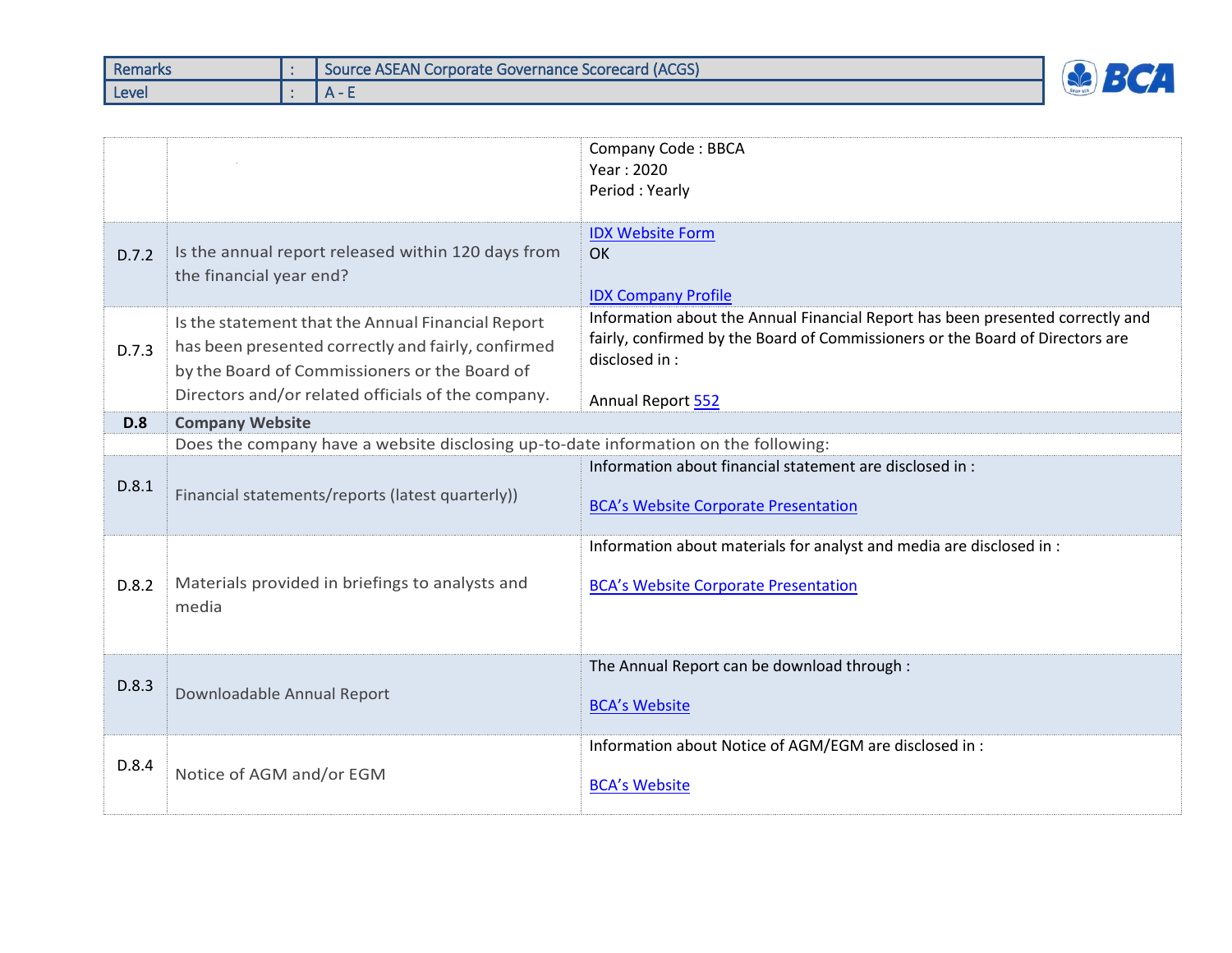| Remarks | <b>I Source ASEAN Corporate Governance Scorecard (ACGS)</b> |                          |
|---------|-------------------------------------------------------------|--------------------------|
| Level   | $\Delta$ -                                                  | $\overline{\phantom{0}}$ |

| D.8.5 | Minutes of AGM and/or EGM                                                                                                                      | Information about Minutes of AGM and/or EGM are disclosed in :<br><b>BCA's Website</b><br><b>Announcement Summary of Minutes of AGMS 2021</b><br><b>Minutes of AGMS 2021</b><br>Announcement Summary of Minutes of EGMS 2020<br><b>Minutes of EGMS 2020</b> |
|-------|------------------------------------------------------------------------------------------------------------------------------------------------|-------------------------------------------------------------------------------------------------------------------------------------------------------------------------------------------------------------------------------------------------------------|
| D.8.6 | Company's constitution (company's by-laws,<br>memorandum and association)                                                                      | Information about BCA's Constitution are disclosed in :<br><b>BCA's Website (Deed of Establishment)</b>                                                                                                                                                     |
| D.9   | <b>Investor Relations</b>                                                                                                                      |                                                                                                                                                                                                                                                             |
| D.9.1 | Does the company disclose the contact details<br>(e.g. telephone, fax, and email) of the<br>officer/office responsible for investor relations? | Contact Details of BCA, are disclosed in :<br>Annual Report 444                                                                                                                                                                                             |

| No.   | <b>Principles and Recomendations</b>                                        | <b>Remarks</b>                                                                                                                            |
|-------|-----------------------------------------------------------------------------|-------------------------------------------------------------------------------------------------------------------------------------------|
|       | <b>RESPONSIBILITIES OF THE BOARD</b>                                        |                                                                                                                                           |
| E.1   | <b>Board Duties and Responsibilities</b>                                    |                                                                                                                                           |
|       | Clearly defined board responsibilities and corporate governance policy      |                                                                                                                                           |
| E.1.1 | Does the company disclose its corporate governance<br>policy/board charter? | The information about corporate governance policy and board charter are disclosed<br>in:<br><b>Annual Report 303</b><br>Annual Report 335 |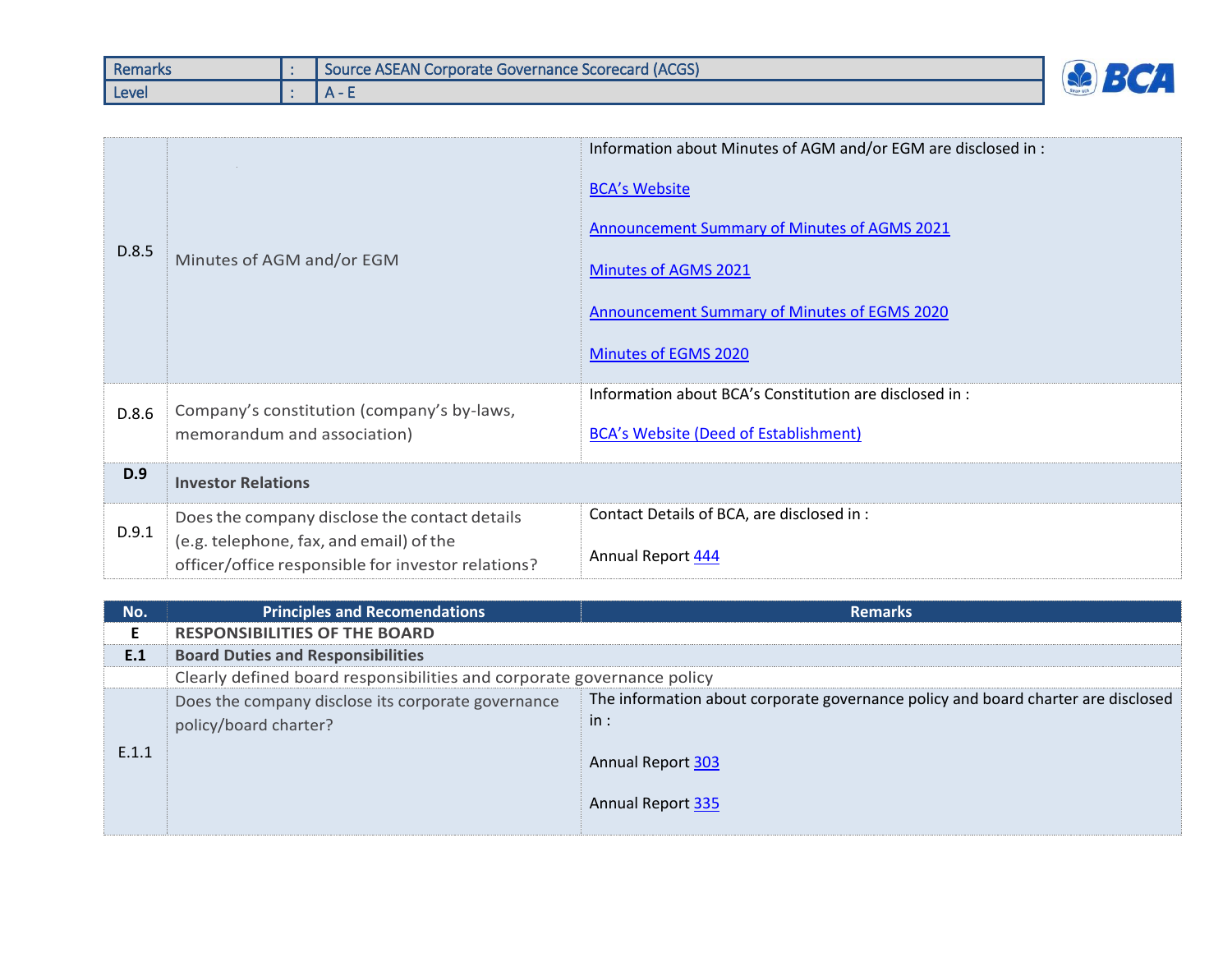| <b>Remarks</b> | <b>I Source ASEAN Corporate Governance Scorecard (ACGS)</b> |  |
|----------------|-------------------------------------------------------------|--|
| Level          | $\Delta$ -                                                  |  |

|       |                                                                                      | <b>Annual Report 348</b>                      |  |  |  |
|-------|--------------------------------------------------------------------------------------|-----------------------------------------------|--|--|--|
|       |                                                                                      | <b>BCA's Website (GCG Policy)</b>             |  |  |  |
|       |                                                                                      | <b>BCA's Website Organizational Structure</b> |  |  |  |
| E.1.2 | Are the types of decisions requiring board of                                        | Annual Report 336-337                         |  |  |  |
|       | directors/commissioners' approval disclosed?                                         | Annual Report 349                             |  |  |  |
|       | Are the roles and responsibilities of the board of                                   | Annual Report 335-336                         |  |  |  |
| E.1.3 | directors/commissioners clearly stated?                                              | Annual Report 348-349                         |  |  |  |
|       | Corporate Vision/Mission                                                             |                                               |  |  |  |
| E.1.4 | Does the company have an updated Vision and<br>Mission statement?                    | Annual Report 494                             |  |  |  |
|       |                                                                                      |                                               |  |  |  |
|       | Does the board of directors play a leading role in                                   | Annual Report 335                             |  |  |  |
| E.1.5 | the process of developing and reviewing the<br>company's strategy at least annually? | Annual Report 348                             |  |  |  |
|       |                                                                                      | Annual Report 499                             |  |  |  |
|       | Does the board of directors have a process to                                        | Annual Report 378                             |  |  |  |
| E.1.6 | review, monitor and oversee the<br>implementation of the corporate strategy?         | Annual Report 499                             |  |  |  |
|       |                                                                                      |                                               |  |  |  |
| E.2   | <b>Board Structure</b>                                                               |                                               |  |  |  |
|       | Code of Ethics or Conduct                                                            |                                               |  |  |  |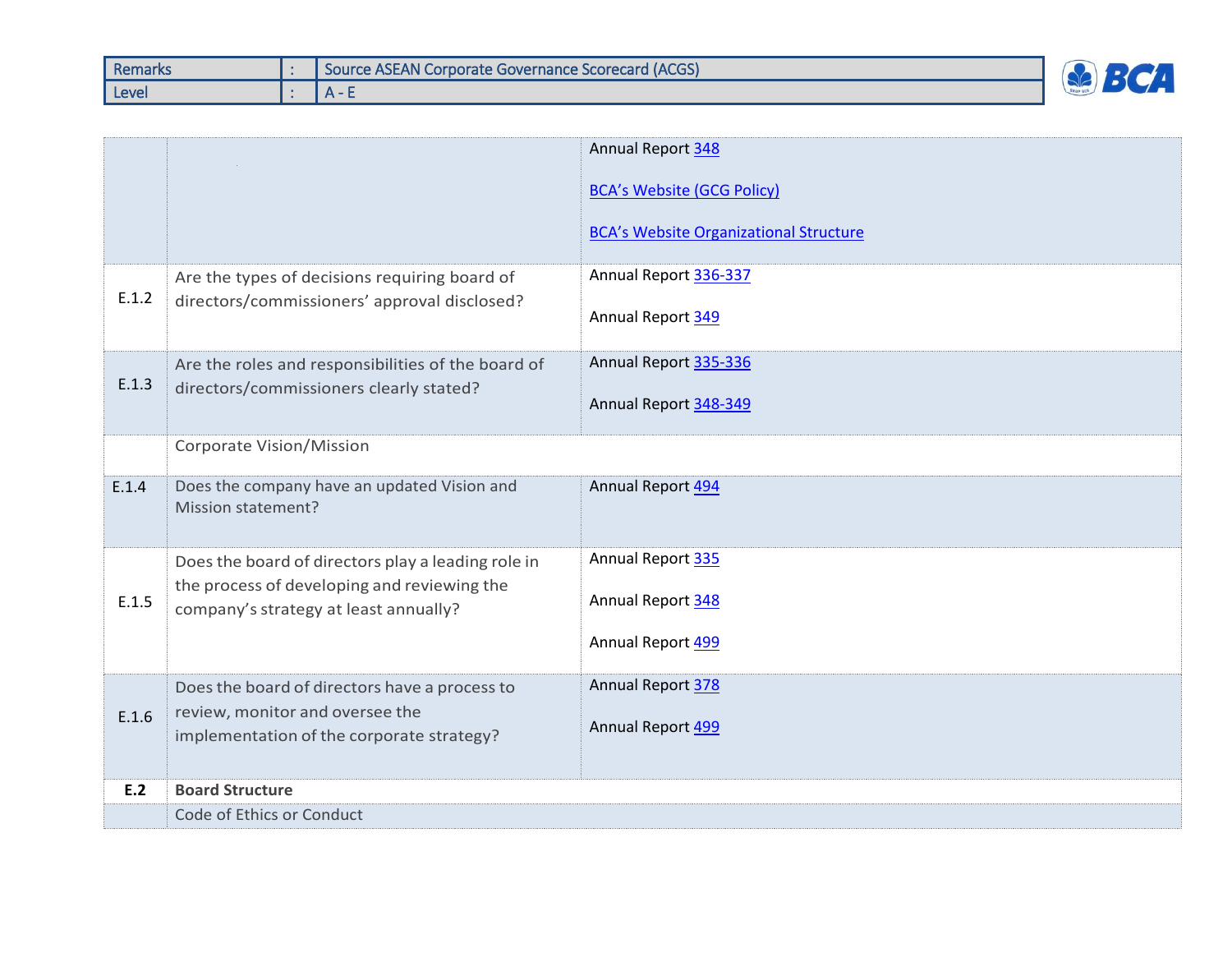| <b>Remarks</b> | <b>I Source ASEAN Corporate Governance Scorecard (ACGS)</b> | <b>TEAM</b> |
|----------------|-------------------------------------------------------------|-------------|
| Level          |                                                             |             |

| E.2.1 | Are the details of the code of ethics or conduct<br>disclosed?                                                                                                                                                                                                                                                        | Annual Report 492-493                                                                                                                    |
|-------|-----------------------------------------------------------------------------------------------------------------------------------------------------------------------------------------------------------------------------------------------------------------------------------------------------------------------|------------------------------------------------------------------------------------------------------------------------------------------|
| E.2.2 | Are all directors/commissioners, senior<br>management and employees required to comply<br>with the code/s?                                                                                                                                                                                                            | Annual Report 492                                                                                                                        |
| E.2.3 | Does the company have a process to implement<br>and monitor compliance with the code/s of ethics<br>or conduct?                                                                                                                                                                                                       | Annual Report 493                                                                                                                        |
|       | <b>Board Structure &amp; Composition</b>                                                                                                                                                                                                                                                                              |                                                                                                                                          |
| E.2.4 | Do independent directors/commissioners make up at<br>least 50% of the board of directors/commissioners?                                                                                                                                                                                                               | Annual Report 339                                                                                                                        |
| E.2.5 | Does the company have a term limit of nine<br>years or less or 2 terms of five years <sup>1</sup> ) each<br>for its independent<br>directors/commissioners?<br>1) The five years term must be required by<br>legislation which pre-existed the introduction<br>of the ASEAN Corporate Governance Scorecard<br>in 2011 | The company has 2 terms of five years each for its independent<br>directors/commissioners.<br>Refer to:<br><b>Annual Report Page 347</b> |
| E.2.6 | Has the company set a limit of five board<br>seats that an individual independent/non-<br>executive director/ commissioner may<br>hold simultaneously?                                                                                                                                                                | Annual Report 344                                                                                                                        |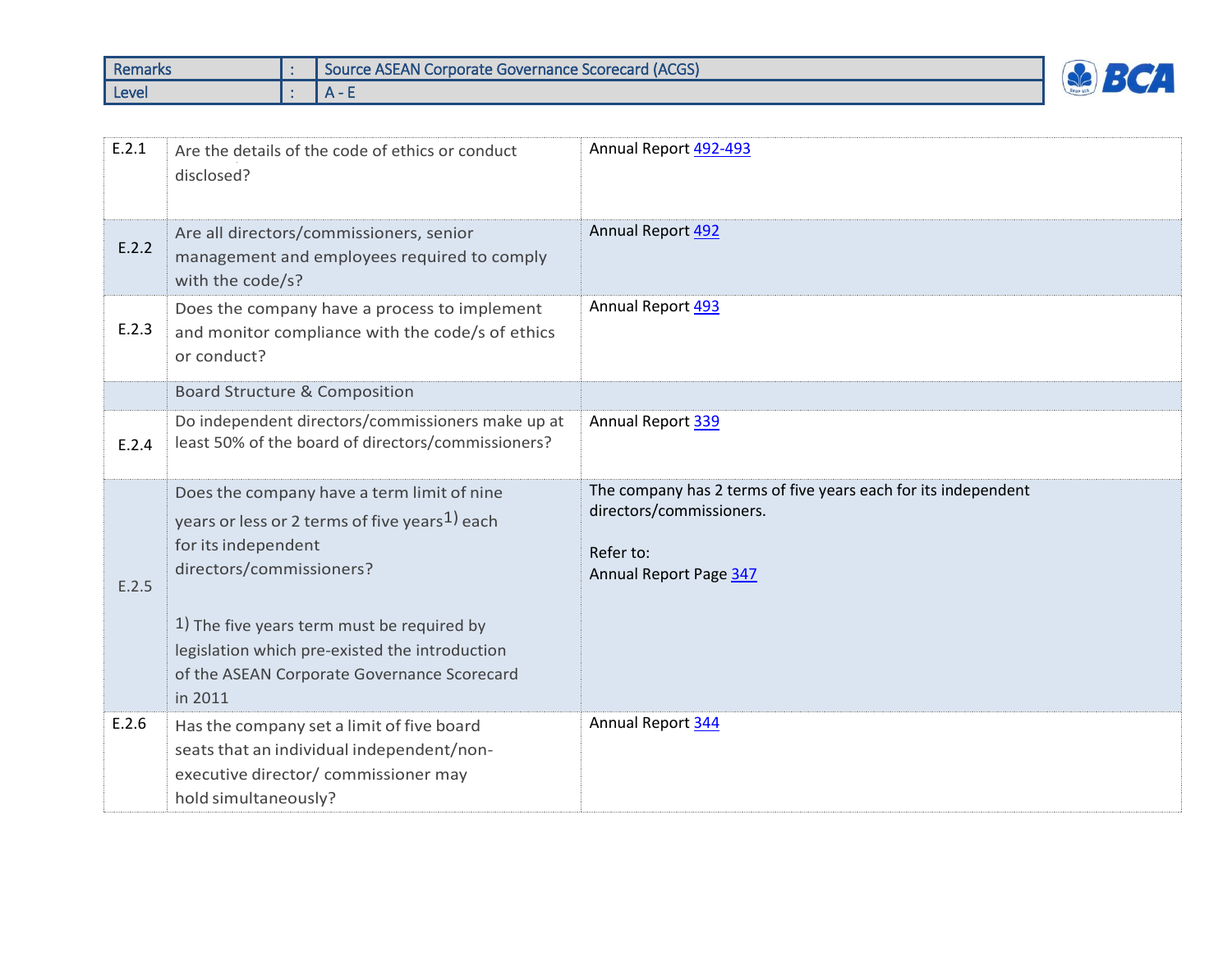| Remarks | Source ASEAN Corporate Governance Scorecard (ACGS) |  |
|---------|----------------------------------------------------|--|
| Level   | $\Delta$ -                                         |  |

| E.2.7  | Does the company have any executive directors<br>who serve on more than two boards of listed<br>companies outside of the group?                    | Annual Report 365                                                                                                                        |
|--------|----------------------------------------------------------------------------------------------------------------------------------------------------|------------------------------------------------------------------------------------------------------------------------------------------|
|        | <b>Nomination Committee (NC)</b>                                                                                                                   |                                                                                                                                          |
| E.2.8  | Does the company have a Nominating Committee?                                                                                                      | Annual Report 401                                                                                                                        |
| E.2.9  | Is the Nominating Committee comprised of a<br>majority of independent directors/commissioners?                                                     | The members of RNC committee are as follows:<br>Raden Pardede (Chairman)<br>D.E.Setijoso<br>Hendra Tanumihardja<br>Annual Report 402-404 |
| E.2.10 | Is the chairman of the Nominating Committee an<br>independent director/commissioner?                                                               | <b>Annual Report 402</b>                                                                                                                 |
| E.2.11 | Does the company disclose the terms of<br>reference/governance structure/charter of the<br>Nominating Committee?                                   | Annual Report 401<br><b>RNC Charter</b>                                                                                                  |
| E.2.12 | Is the meeting attendance of the Nominating<br>Committee disclosed and if so, did the Nominating<br>Committee meet at least twice during the year? | Annual Report 405                                                                                                                        |
|        | Remuneration Committee (RC)/Compensation<br>Committee                                                                                              |                                                                                                                                          |
| E.2.13 | Does the company have a Remuneration Committee?                                                                                                    | Annual Report 401                                                                                                                        |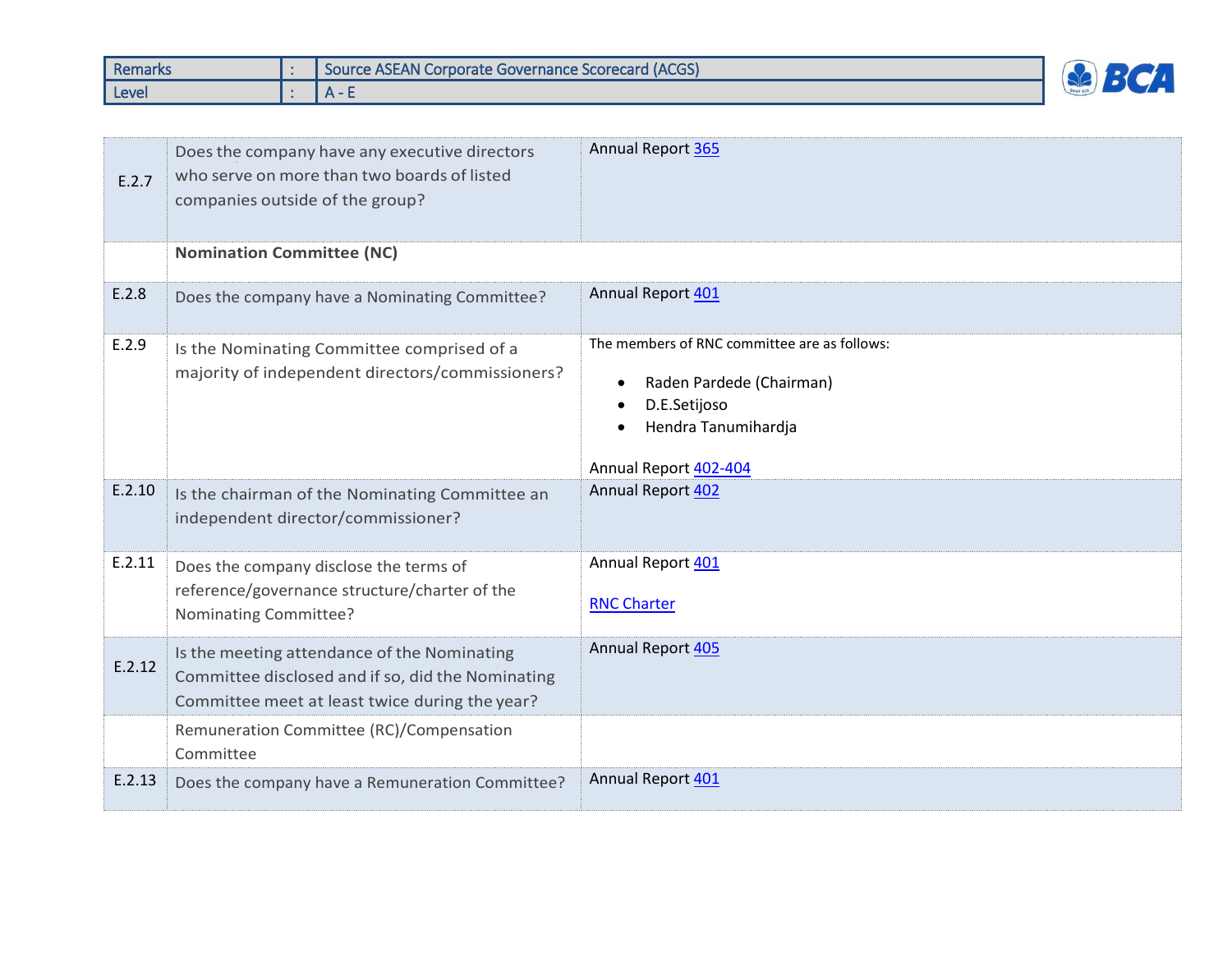| <b>Remarks</b> | <b>I Source ASEAN Corporate Governance Scorecard (ACGS)</b> |  |
|----------------|-------------------------------------------------------------|--|
| Level          | $\Delta$ -                                                  |  |

| E.2.14 | Is the Remuneration Committee comprised of a<br>majority of independent directors/commissioners?                                                           | The members of RNC committee are as follows:<br>Raden Pardede (Chairman)<br>D.E.Setijoso<br>$\bullet$<br>Hendra Tanumihardja<br>Annual Report 402-404 |
|--------|------------------------------------------------------------------------------------------------------------------------------------------------------------|-------------------------------------------------------------------------------------------------------------------------------------------------------|
| E.2.15 | Is the chairman of the Remuneration Committee an<br>independent director/commissioner?                                                                     | Annual Report 402                                                                                                                                     |
| E.2.16 | Does the company disclose the terms of<br>reference/governance structure/charter of the<br><b>Remuneration Committee?</b>                                  | Annual Report 401<br><b>RNC Charter</b>                                                                                                               |
| E.2.17 | Is the meeting attendance of the Remuneration<br>Committee disclosed and, if so, did the<br>Remuneration Committee meet at least twice<br>during the year? | Annual Report 405                                                                                                                                     |
|        | <b>Audit Committee (AC)</b>                                                                                                                                |                                                                                                                                                       |
| E.2.18 | Does the company have an Audit Committee?                                                                                                                  | Annual Report 391                                                                                                                                     |
| E.2.19 | Is the Audit Committee comprised entirely<br>of non-executive directors/commissioners<br>with a majority of independent<br>directors/commissioners?        | Annual Report 391                                                                                                                                     |
| E.2.20 | Is the chairman of the Audit Committee an<br>independent director/commissioner?                                                                            | Annual Report 391                                                                                                                                     |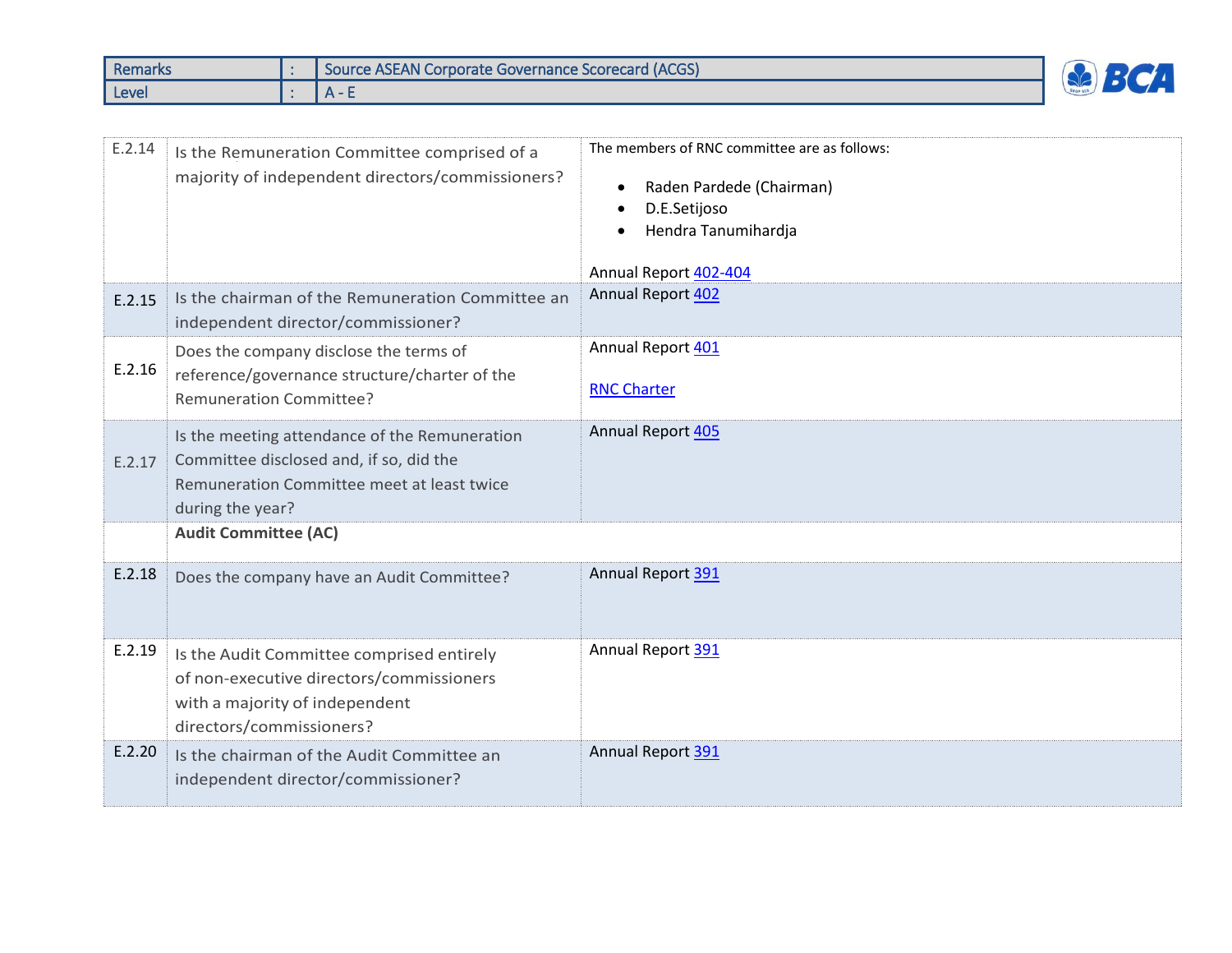| Remarks | <b>I Source ASEAN Corporate Governance Scorecard (ACGS)</b> | $\mathbf{r}$ |
|---------|-------------------------------------------------------------|--------------|
| Level   | $\Delta$ -                                                  | GRUP BL      |

| E.2.21 | Does the company disclose the terms of                                                                                                         | Annual Report 391       |
|--------|------------------------------------------------------------------------------------------------------------------------------------------------|-------------------------|
|        | reference/governance structure/charter of the Audit<br>Committee?                                                                              | <b>AC Charter</b>       |
| E.2.22 | Does at least one of the independent                                                                                                           | <b>Annual Report 76</b> |
|        | directors/commissioners of the committee<br>have accounting expertise (accounting<br>qualification or experience)?                             | Annual Report 79-80     |
| E.2.23 | Is the meeting attendance of the Audit Committee<br>disclosed and, if so, did the Audit Committee meet<br>at least four times during the year? | Annual Report 395-396   |
| E.2.24 | Does the Audit Committee have primary<br>responsibility for recommendation on the<br>appointment, and removal of the external<br>auditor?      | Annual Report 394       |
| E.3    | <b>Board Processes</b>                                                                                                                         |                         |
|        | <b>Board Meetings and Attendance</b>                                                                                                           |                         |
| E.3.1  | Are the board of directors meeting scheduled                                                                                                   | Annual Report 373       |
|        | before the start of financial year?                                                                                                            | Annual Report 376       |
|        |                                                                                                                                                | <b>BCA's Website</b>    |
| E.3.2  |                                                                                                                                                | Annual Report 371       |
|        | Does the board of directors/commissioners meet at                                                                                              |                         |
|        | least six times during the year?                                                                                                               | Annual Report 373-374   |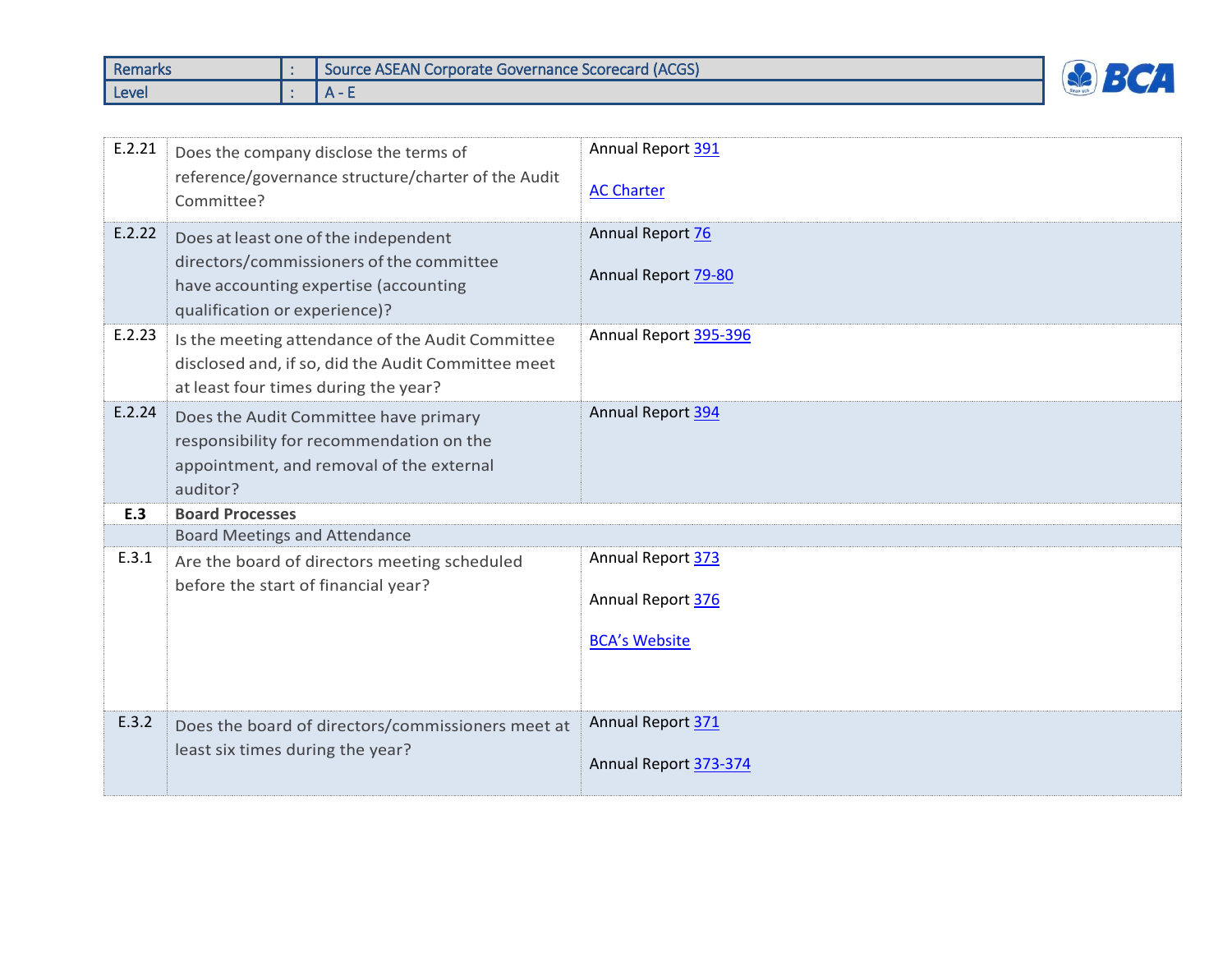| <b>Remarks</b> | Source ASEAN Corporate Governance Scorecard (ACGS) | $\overline{1}$ |
|----------------|----------------------------------------------------|----------------|
| Level          | $\Delta$ -                                         | GRUP BL        |

| E.3.3 | Has each of the directors/commissioners attended<br>at least 75% of all the board meetings held during<br>the year?                                        | Annual Report 371<br>Annual Report 374 |
|-------|------------------------------------------------------------------------------------------------------------------------------------------------------------|----------------------------------------|
| E.3.4 | Does the company require a minimum quorum of at<br>least 2/3 for board decisions?                                                                          | Annual Report 320                      |
| E.3.5 | Did the non-executive directors/commissioners<br>of the company meet separately at least once<br>during the year without any executives<br>present?        | Annual Report 371-372                  |
|       | <b>Access to Information</b>                                                                                                                               |                                        |
| E.3.6 | Are board papers for board of<br>directors/commissioners meetings provided to the<br>board at least five business days in advance of the<br>board meeting? | Annual Report 370<br>Annual Report 373 |
| E.3.7 | Does the company secretary play a significant role<br>in supporting the board in discharging its<br>responsibilities?                                      | Annual Report 439                      |
| E.3.8 | Is the company secretary trained in legal,<br>accountancy or company secretarial practices and<br>has kept abreast on relevant developments?               | Annual Report 438-439                  |
|       | Board Appointment and Re-Election                                                                                                                          |                                        |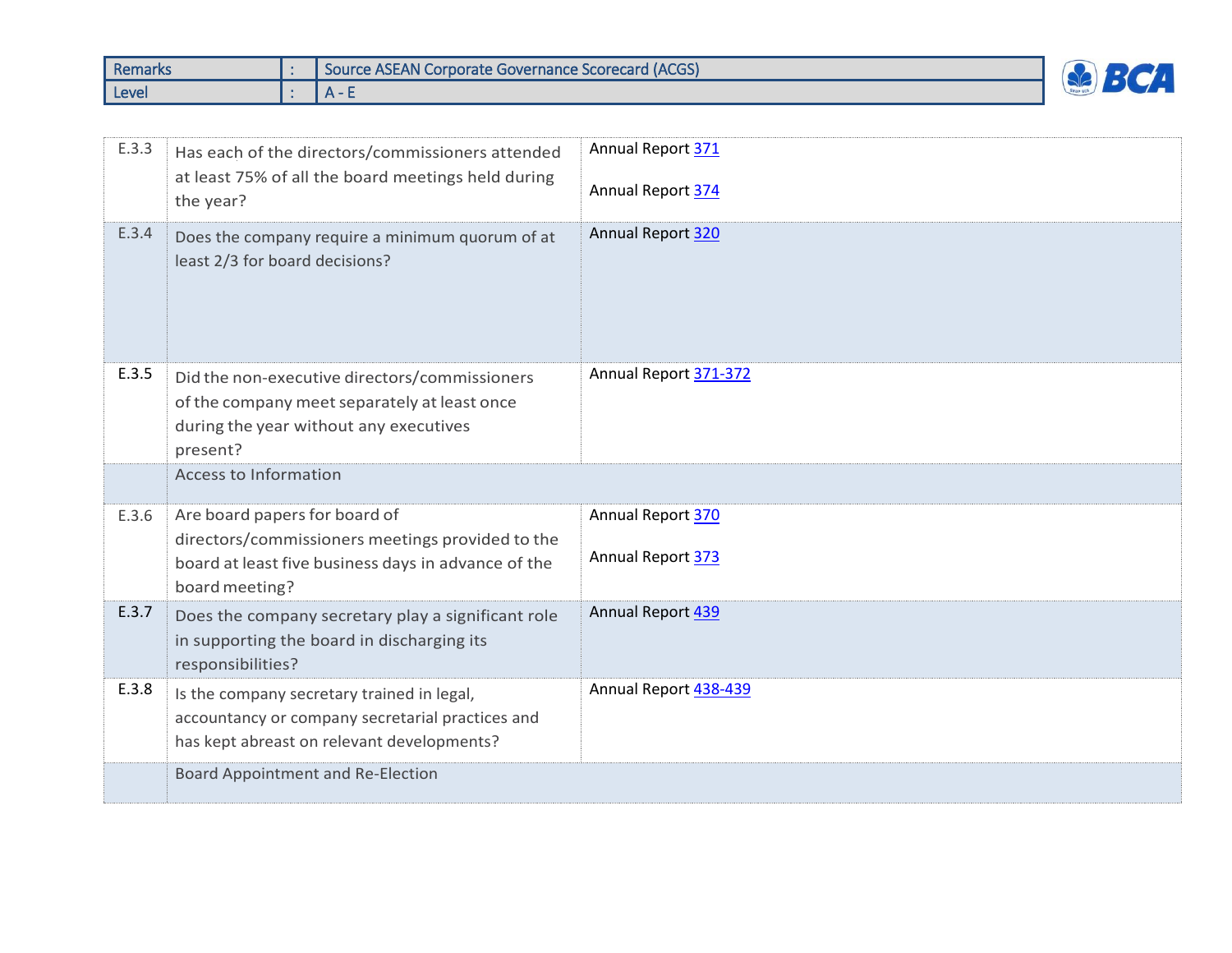| <b>Remarks</b> | <b>I Source ASEAN Corporate Governance Scorecard (ACGS)</b> |  |
|----------------|-------------------------------------------------------------|--|
| Level          | $\Delta$ -                                                  |  |

| E.3.9<br>E.3.10 | Does the company disclose the criteria used in<br>selecting new directors/commissioners?<br>Did the company describe the process followed in<br>appointing new directors/commissioners?                                                                                                                                                                    | Annual Report 337-338<br>Annual Report 349-350<br>Annual Report 338-339<br>Annual Report 350-351 |
|-----------------|------------------------------------------------------------------------------------------------------------------------------------------------------------------------------------------------------------------------------------------------------------------------------------------------------------------------------------------------------------|--------------------------------------------------------------------------------------------------|
| E.3.11          | Are all directors/commissioners subject to re-<br>election every 3 years; or 5 years for listed<br>companies in countries whose legislation<br>prescribes a term of 5 years <sup>2</sup> ) each?<br>2) The five years term must be required by<br>legislation which pre-existed the introduction of<br>the ASEAN Corporate Governance Scorecard in<br>2011 | Annual Report 340<br><b>Annual Report 353</b>                                                    |
|                 | <b>Remuneration Matters</b>                                                                                                                                                                                                                                                                                                                                |                                                                                                  |
| E.3.12          | Does the company disclose its remuneration (fees,<br>allowances, benefit-in-kind and other<br>emoluments) policy/ practices (i.e. the use of short<br>term and long term incentives and performance<br>measures) for its executive directors and CEO?                                                                                                      | Annual Report 388-389                                                                            |
| E.3.13          | Is there disclosure of the fee structure for non-<br>executive directors/commissioners?                                                                                                                                                                                                                                                                    | Annual Report 387                                                                                |
| E.3.14          | Do the shareholders or the Board of Directors<br>approve the remuneration of the executive                                                                                                                                                                                                                                                                 | Annual Report 324-325                                                                            |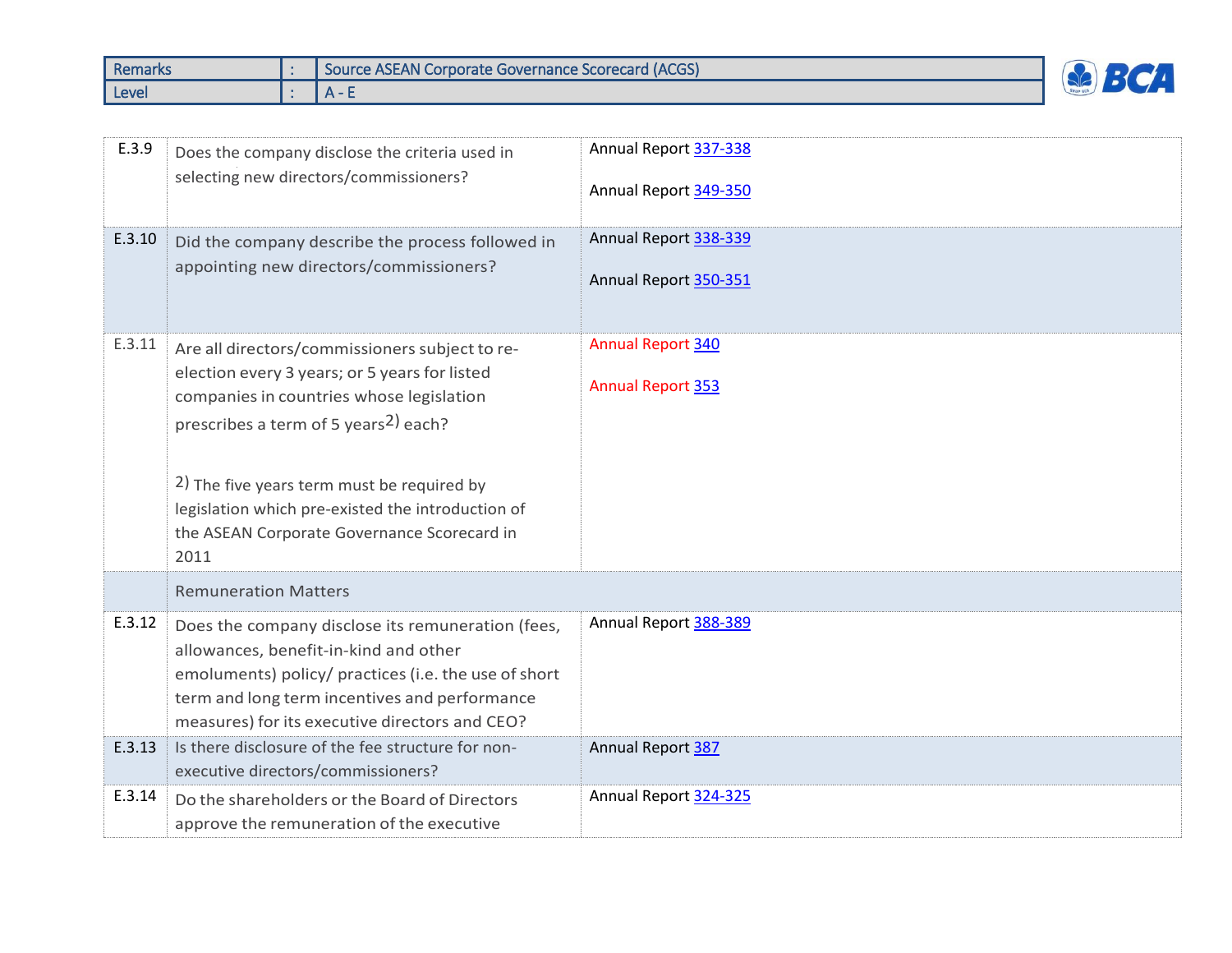| <b>Remarks</b> | Source ASEAN Corporate Governance Scorecard (ACGS) |  |
|----------------|----------------------------------------------------|--|
| Level          |                                                    |  |

|        | directors and/or the senior executives?                                                                                                                                                                                                        |                                        |
|--------|------------------------------------------------------------------------------------------------------------------------------------------------------------------------------------------------------------------------------------------------|----------------------------------------|
| E.3.15 | Does the company have measurable standards to<br>align the performance-based remuneration of the<br>executive directors and senior executive with long-<br>term interests of the company, such as claw back<br>provision and deferred bonuses? | Annual Report 386                      |
|        | <b>Internal Audit</b>                                                                                                                                                                                                                          |                                        |
| E.3.16 | Does the company have a separate internal audit<br>function?                                                                                                                                                                                   | Annual Report 445                      |
| E.3.17 | Is the head of internal audit identified or, if<br>outsourced, is the name of the external firm<br>disclosed?                                                                                                                                  | Annual Report 446                      |
| E.3.18 | Does the appointment and removal of the internal<br>auditor require the approval of the Audit<br>Committee?                                                                                                                                    | Annual Report 394<br>Annual Report 446 |
|        | <b>Risk Oversight</b>                                                                                                                                                                                                                          |                                        |
| E.3.19 | Does the company establish a sound internal<br>control procedures/risk management framework<br>and periodically review the effectiveness of that<br>framework?                                                                                 | Annual Report 454-465                  |
| E.3.20 | Does the Annual Report/Annual CG Report<br>disclose that the board of<br>directors/commissioners has conducted a<br>review of the company's material controls                                                                                  | Annual Report 462                      |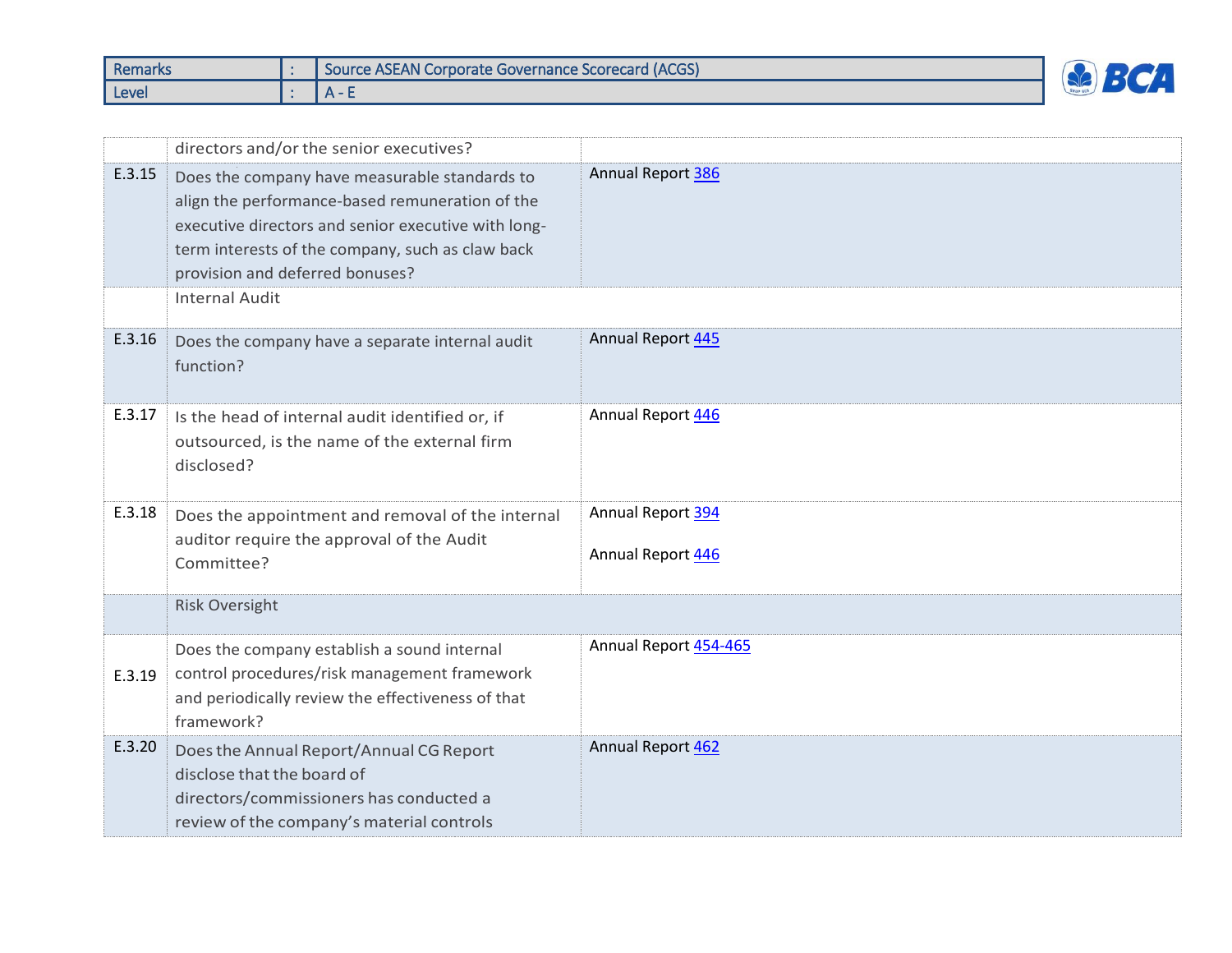| Remarks | Source ASEAN Corporate Governance Scorecard (ACGS) |        |
|---------|----------------------------------------------------|--------|
| Level   | $\mathbf{v}$                                       | $\sim$ |

|        | (including operational, financial and compliance<br>controls) and risk management systems?                                                                                                                                  |                                              |
|--------|-----------------------------------------------------------------------------------------------------------------------------------------------------------------------------------------------------------------------------|----------------------------------------------|
| E.3.21 | Does the company disclose the key risks to which<br>the company is materially exposed to (i.e.<br>financial, operational including IT, environmental,<br>social, economic)?                                                 | Annual Report 457-461                        |
| E.3.22 | Does the Annual Report/Annual CG Report contain<br>a statement from the board of<br>directors/commissioners or Audit Committee<br>commenting on the adequacy of the company's<br>internal controls/risk management systems? | Annual Report 462                            |
| E.4    | <b>People on the Board</b>                                                                                                                                                                                                  |                                              |
| E.4.1  | <b>Board Chairman</b><br>Do different persons assume the roles of chairman<br>and CEO?                                                                                                                                      | Annual Report 74                             |
| E.4.2  | Is the chairman an independent<br>director/commissioner?                                                                                                                                                                    | Annual Report 340                            |
| E.4.3  | Is any of the directors a former CEO of the company in<br>the past 2 years?                                                                                                                                                 | Annual Report 62-73<br>Annual Report 352-353 |
| E.4.4  | Are the roles and responsibilities of the chairman<br>disclosed?                                                                                                                                                            | Annual Report 336                            |
|        | Lead Independent Director                                                                                                                                                                                                   |                                              |
| E.4.5  | If the Chairman is not independent, has the Board<br>appointed a Lead/Senior Independent Director and<br>has his/her role been defined?                                                                                     | Annual Report 340                            |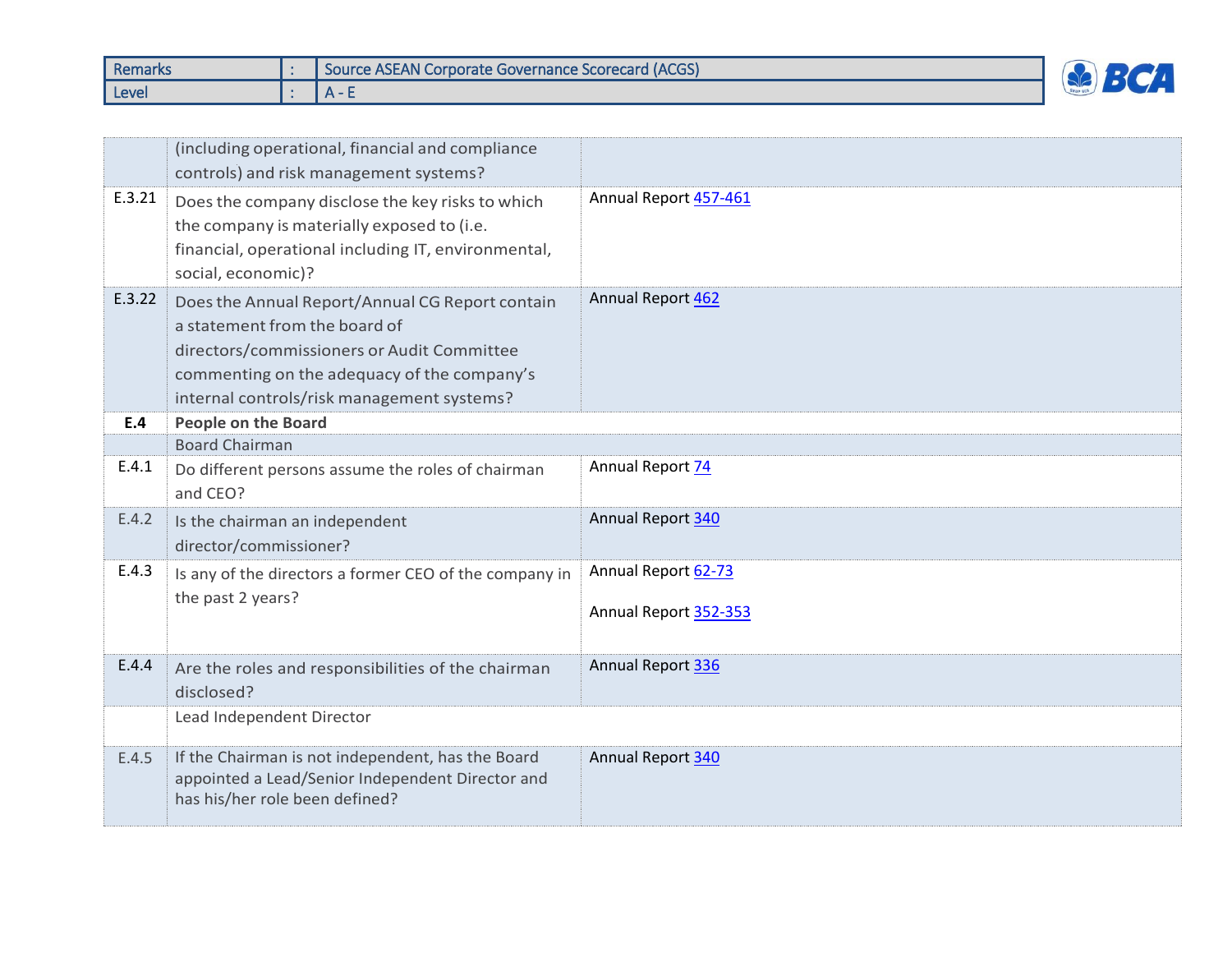| <b>Remarks</b> | Source ASEAN Corporate Governance Scorecard (ACGS) |     |
|----------------|----------------------------------------------------|-----|
| Level          |                                                    | - - |

|       | <b>Skills and Competencies</b>                                                                                                                                                 |                                                                                                                                                                                                                                                                                            |  |  |
|-------|--------------------------------------------------------------------------------------------------------------------------------------------------------------------------------|--------------------------------------------------------------------------------------------------------------------------------------------------------------------------------------------------------------------------------------------------------------------------------------------|--|--|
| E.4.6 | Does at least one non-executive<br>director/commissioner have prior working<br>experience in the major sector that the company is<br>operating in?                             | <b>Annual Report 74-78</b>                                                                                                                                                                                                                                                                 |  |  |
| E.5   | <b>Board Performance</b>                                                                                                                                                       |                                                                                                                                                                                                                                                                                            |  |  |
|       | <b>Directors Development</b>                                                                                                                                                   |                                                                                                                                                                                                                                                                                            |  |  |
| E.5.1 |                                                                                                                                                                                | Annual Report 340                                                                                                                                                                                                                                                                          |  |  |
|       | Does the company have orientation programmes for<br>new directors/commissioners?                                                                                               | Annual Report 354-355                                                                                                                                                                                                                                                                      |  |  |
| E.5.2 | Does the company have a policy that encourages                                                                                                                                 | Annual Report 341-342                                                                                                                                                                                                                                                                      |  |  |
|       | directors/commissioners to attend on-going or<br>continuous professional education programmes?                                                                                 | Annual Report 355-363                                                                                                                                                                                                                                                                      |  |  |
|       | CEO/Executive Management Appointments and Performance                                                                                                                          |                                                                                                                                                                                                                                                                                            |  |  |
| E.5.3 | Does the company disclose the process on how the<br>board of directors/commissioners plans for the<br>succession of the CEO/Managing Director/President<br>and key management? | The results of performance management, performance appraisal and work<br>experience (including transfers, rotations, promotions, etc.) are used to identify and<br>prepare candidates so that later the candidates are ready to become key<br>management through the nomination mechanism. |  |  |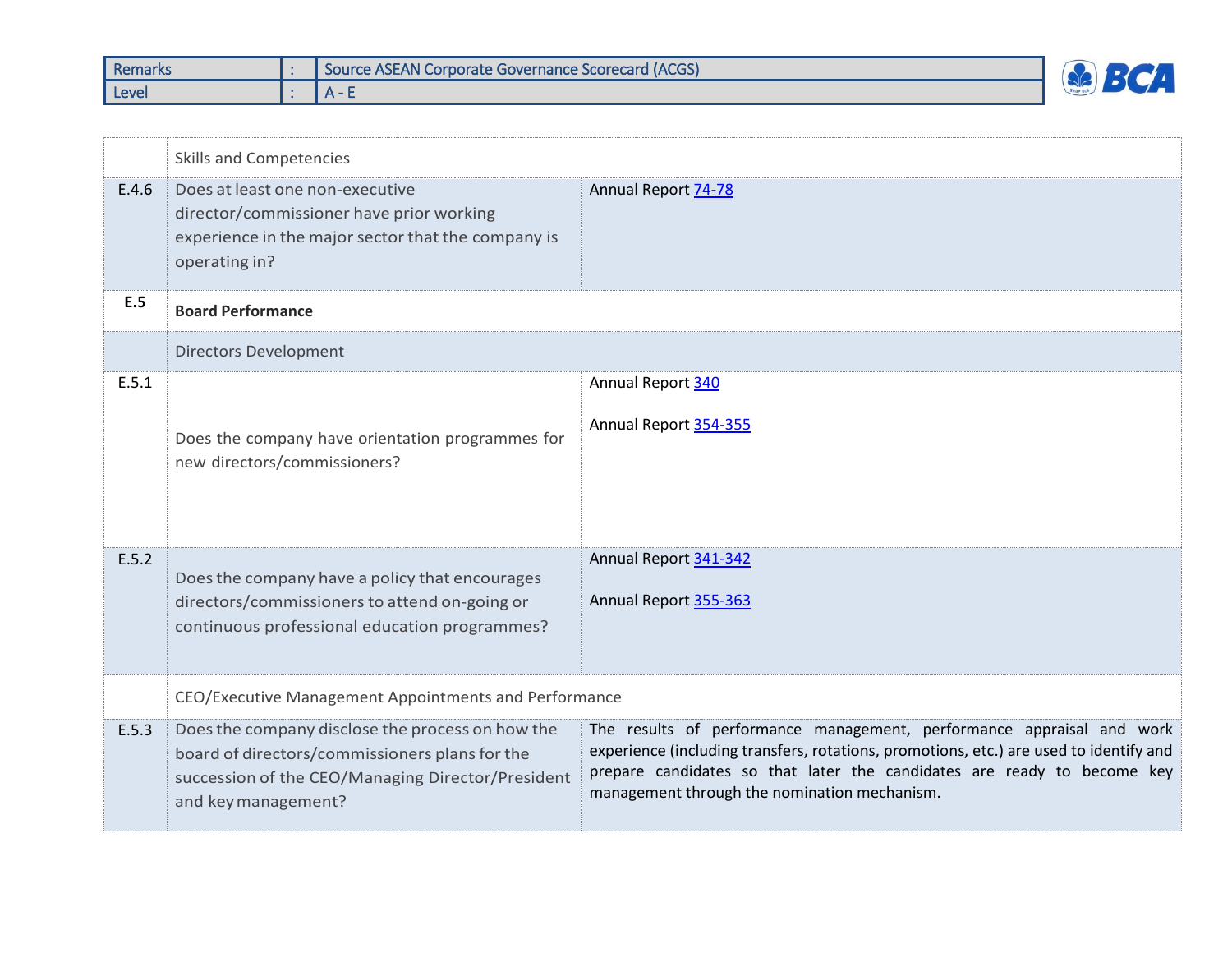| <b>Remarks</b> | Source ASEAN Corporate Governance Scorecard (ACGS) | $\overline{1}$ |
|----------------|----------------------------------------------------|----------------|
| Level          | $\mathbf{v}$                                       |                |

|       |                                                                                                                                                                                | https://www.bca.co.id/-/media/Feature/Report/File/S8/Kebijakan-GCG/20211021-<br>kebijakan-suksesi-key-mgt-eng.pdf]<br>In relation to the nomination of the Director and/or the Board of Commissioners,<br>may refer to the nomination mechanism at the following link:<br>https://www.bca.co.id/-/media/Feature/Report/File/S8/Kebijakan-GCG/20190712-<br>Kebijakan-Nominasi-Dirkom-EN.pdf |
|-------|--------------------------------------------------------------------------------------------------------------------------------------------------------------------------------|--------------------------------------------------------------------------------------------------------------------------------------------------------------------------------------------------------------------------------------------------------------------------------------------------------------------------------------------------------------------------------------------|
| E.5.4 | Does the board of directors/commissioners conduct<br>an annual performance assessment of the<br>CEO/Managing Director/President?                                               | Annual Report 384                                                                                                                                                                                                                                                                                                                                                                          |
|       | <b>Board Appraisal</b>                                                                                                                                                         |                                                                                                                                                                                                                                                                                                                                                                                            |
| E.5.5 | Did the company conduct an annual performance<br>assessment of the board of directors/commissioners<br>and disclose the criteria and process followed for<br>the assessment?   | Annual Report 383-384                                                                                                                                                                                                                                                                                                                                                                      |
|       | <b>Director Appraisal</b>                                                                                                                                                      |                                                                                                                                                                                                                                                                                                                                                                                            |
| E.5.6 | Did the company conduct an annual performance<br>assessment of the individual<br>directors/commissioners and disclose the criteria<br>and process followed for the assessment? | Annual Report 383-384                                                                                                                                                                                                                                                                                                                                                                      |
|       | <b>Committee Appraisal</b>                                                                                                                                                     |                                                                                                                                                                                                                                                                                                                                                                                            |
| E.5.7 | Did the company conduct an annual performance<br>assessment of the board committees and disclose<br>the criteria and process followed for the                                  | Annual Report 345-346<br>Annual Report 367-369                                                                                                                                                                                                                                                                                                                                             |